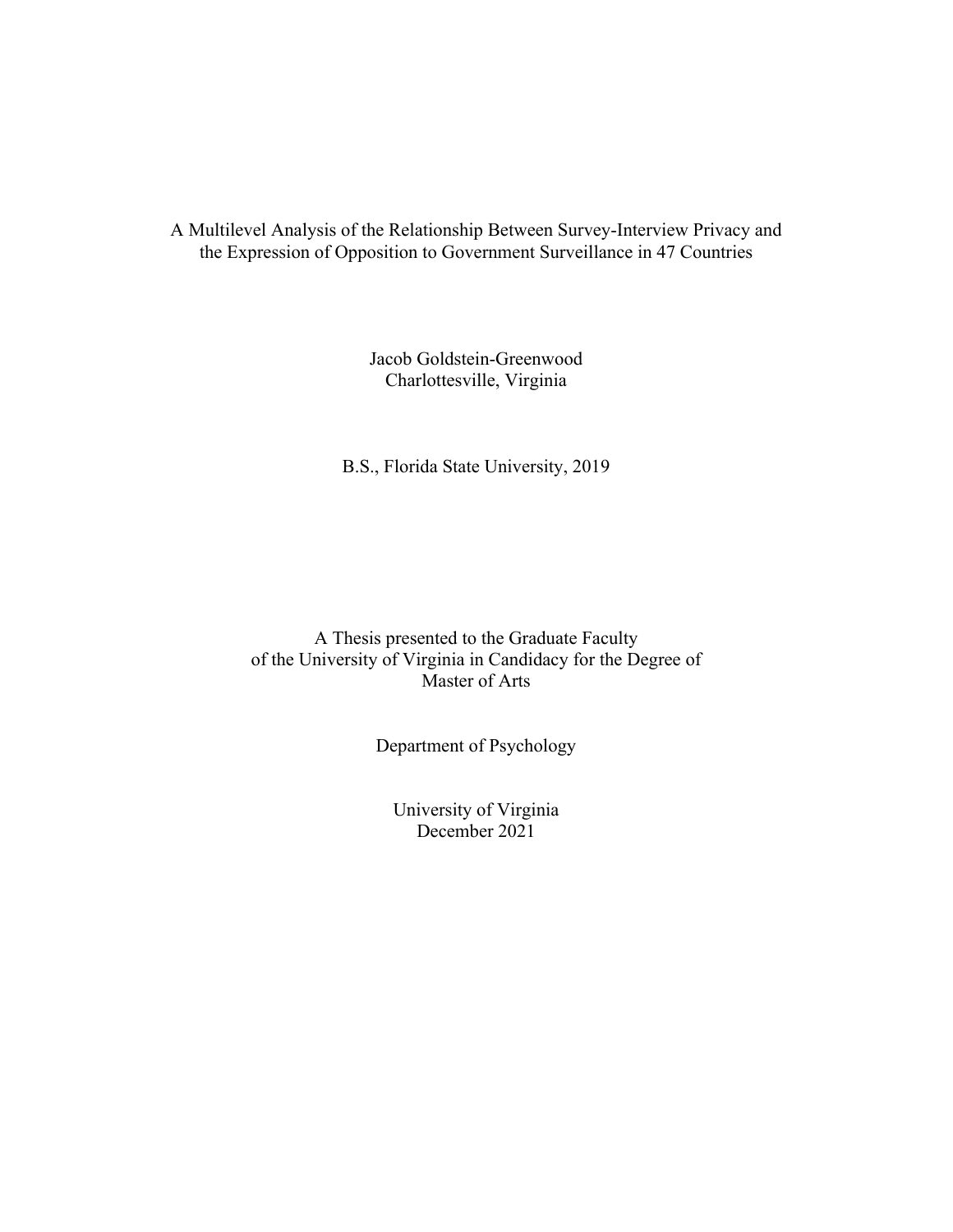### **Abstract**

Some attitudes invite trouble when they get out, and people may voice those views with caution when other parties can surveil what's said. Past studies suggest that awareness of *government*  surveillance has a chilling effect on expression (e.g., on people's intent to participate politically in surveilled circles). Using World Values Survey data from 47 countries, I examined whether *casual* forms of surveillance during survey interviews—the presence of anyone other than the interviewer who could follow the respondent's answers—predicted reduced expression of oppositional attitudes, focusing on an apropos example: Opposition to government surveillance. Accounting for plausible confounds, I found tentative evidence of a relationship between interview privacy and the expression of opposition to government surveillance, as well as between interview privacy and the expression of other conceptually relevant outcome measures: Lack of confidence in the courts and lack of confidence in the government.

*Keywords:* surveillance, privacy, attitudes, multilevel modeling, bootstrapping

*"Pervasive monitoring of every first move or false start will, at the margin, incline choices toward the bland and the mainstream…. The condition of no-privacy threatens not only to chill the expression of eccentric individuality, but also, gradually, to dampen the force of our aspirations to it."* (Cohen, 2000, p. 1426)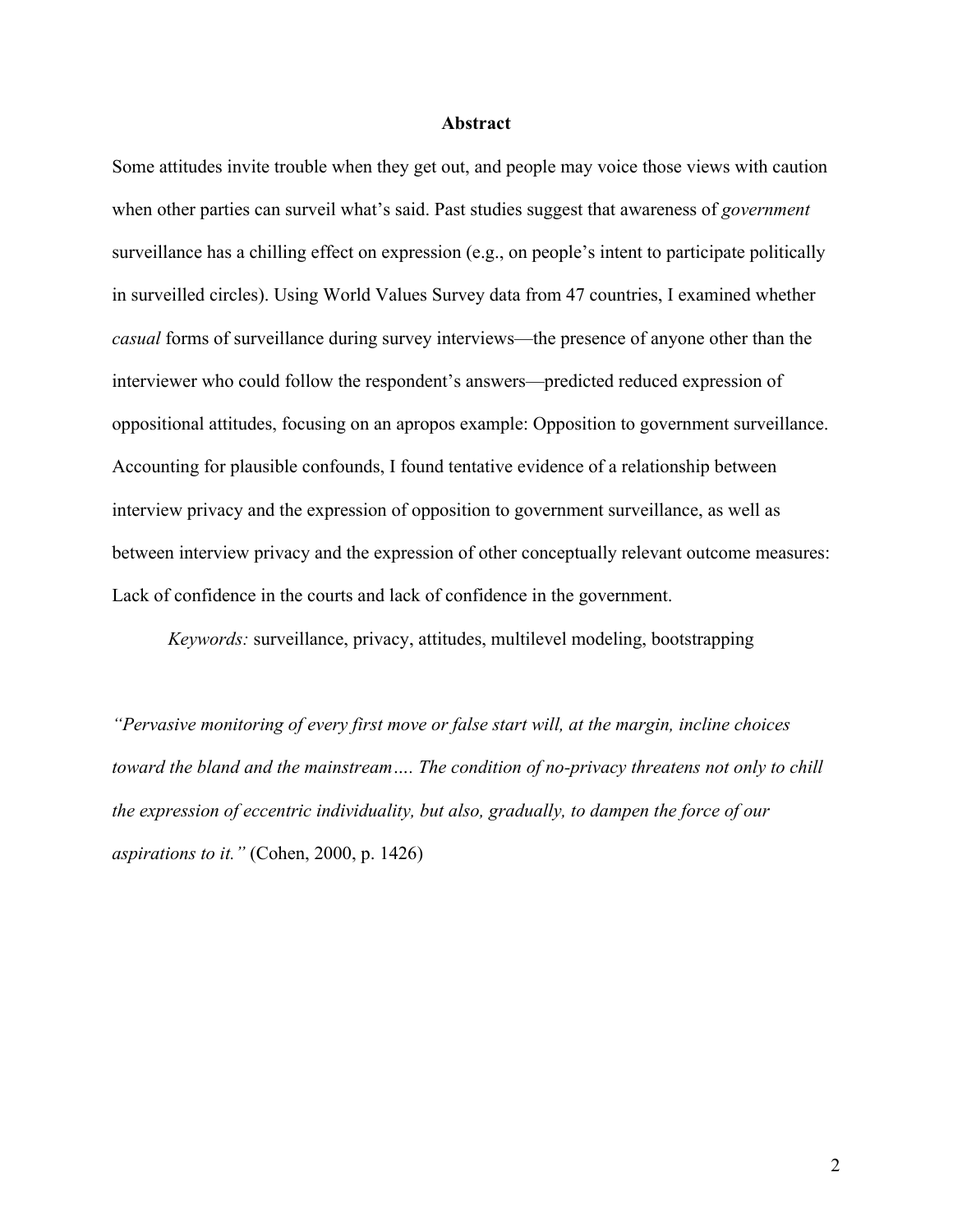Ours is an era of surveillance. Escaping impositions on personal privacy is an increasing struggle. Governments, from those with authoritarian proclivities to those with ostensibly "free" citizenries (per organizations like Freedom House, 2020), seem unable to resist spying on their populations. China's Skynet program, for example, has armed authorities there with the power to monitor citizens near-constantly by way of millions of security cameras (Qiang, 2019). The United States is one of the most ardent indulgers in surveillance: Programs and surveillance tools with foreboding names like "XKeyscore" and "PRISM" have equipped the nation's spying services with the ability to comb through citizens' emails, internet histories, file transfers, and more, all with limited oversight (Gellman & Poitras, 2013; Greenwald, 2014, pp. 153-160; Greenwald & MacAskill, 2013).

Surveillance is hardly limited to the actions of governments. By late 2017, just shy of half of Americans (46%) were making use of virtual voice assistants (Alexa, Google Echo, etc.; Pew, 2017). It is not a novel observation that in order to "trigger" at the right times, these virtual assistants must *always* be on—that is, listening—in some capacity (Lynskey, 2019). Even for people abstaining from Alexa et al., simply using the internet entails being surveilled: A recent analysis estimated that  $>90\%$  of websites use some form of tracking cookie(s) (Fouad et al., 2020). This incursive effort is aided by the fact that the world's most-used web browser, Google Chrome (Statcounter, 2021), makes little effort to shield its users from such surveillance, all while indulging in serious snooping on behalf of its advertising-giant owner (Fowler, 2019).

One might reasonably conclude that the state of privacy—especially in the tech-infused developed world and in nations with governments inclined toward authoritarianism—is poor.

Extreme surveillance raises normative questions, of course, but separate from the matter of its rightness or wrongness, one can study its effects on the surveilled. How are the inspected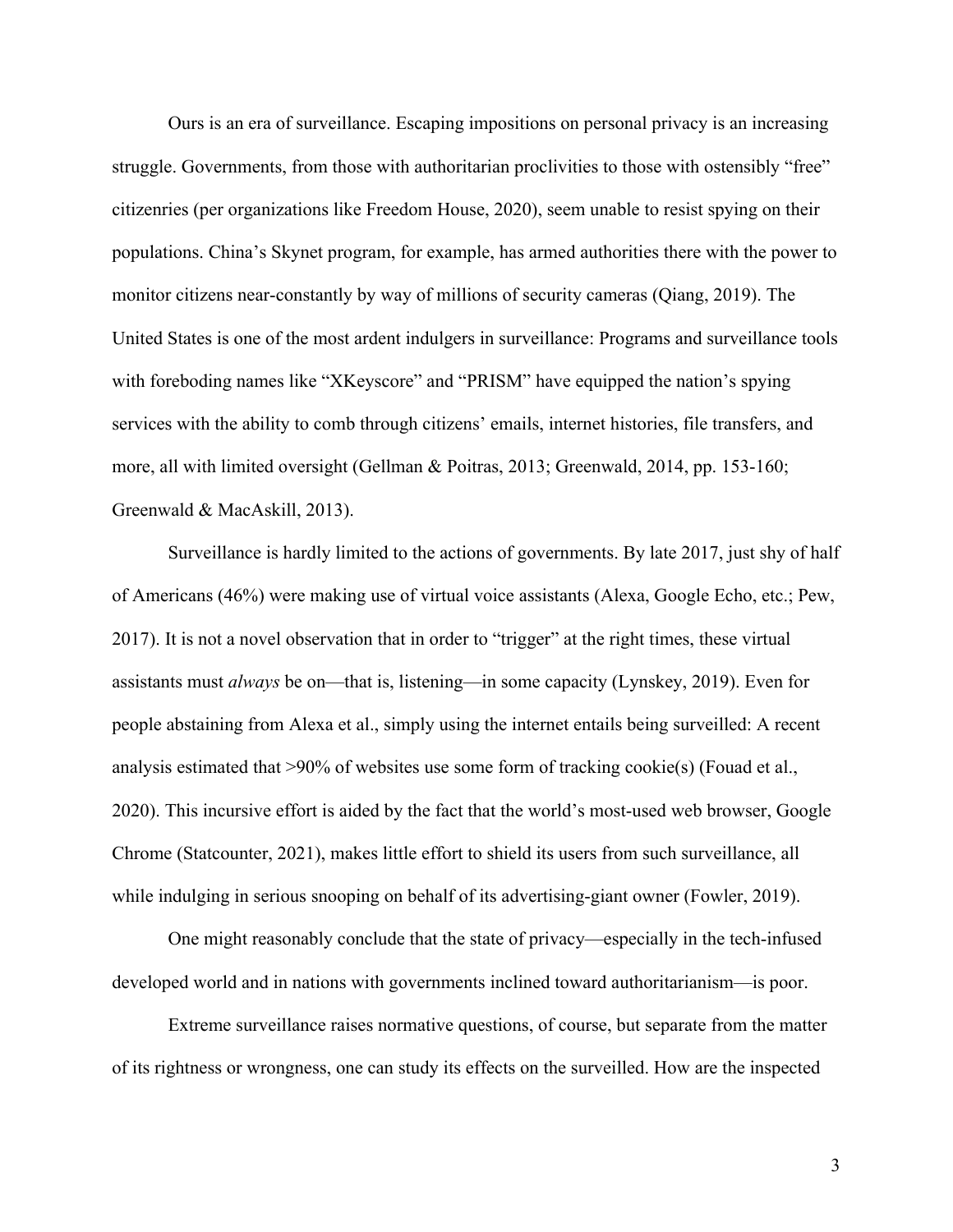affected? Recent research paints a dispiriting picture: Multiple past experiments, detailed below, suggest that awareness of government surveillance exerts a "chilling" effect on expression. In this analysis, I expanded the conceptual scope of that past work by examining whether a similar relationship was present between *casual* surveillance—as opposed to state snooping—and expression in data from a massive international survey.

Direct evidence for the suppressive effect of government surveillance has grown in recent years. Stoycheff et al. (2019) ran a one-week longitudinal experiment measuring American participants' likelihoods of engaging in online political activities at two time points. Before the second measurement, the researchers exposed half of the participants to an article about government surveillance. Although the average likelihood of engaging in online political activity increased for both the treatment and control groups over the week (Super Tuesday 2016 occurred between the measurement points, possibly explaining the overall bump), the increase was massively attenuated for participants who had encountered the article about surveillance.

A similar effect emerged in another one-week longitudinal experiment that Stoycheff et al. (2019) ran with a sample of American Muslim participants assessing their likelihoods of participating in online political activities. Before the second measurement, half of the participants were exposed to a "Terms of Service" statement suggesting that their responses to the survey may be surveilled by the government. Not surprisingly, these participants reported being less likely than controls to engage in online political activities at this second time point. There was no difference in the groups' average likelihoods at the first time point, suggesting that the exposure to surveillance messaging caused the drop in their inclinations to participate politically online.

4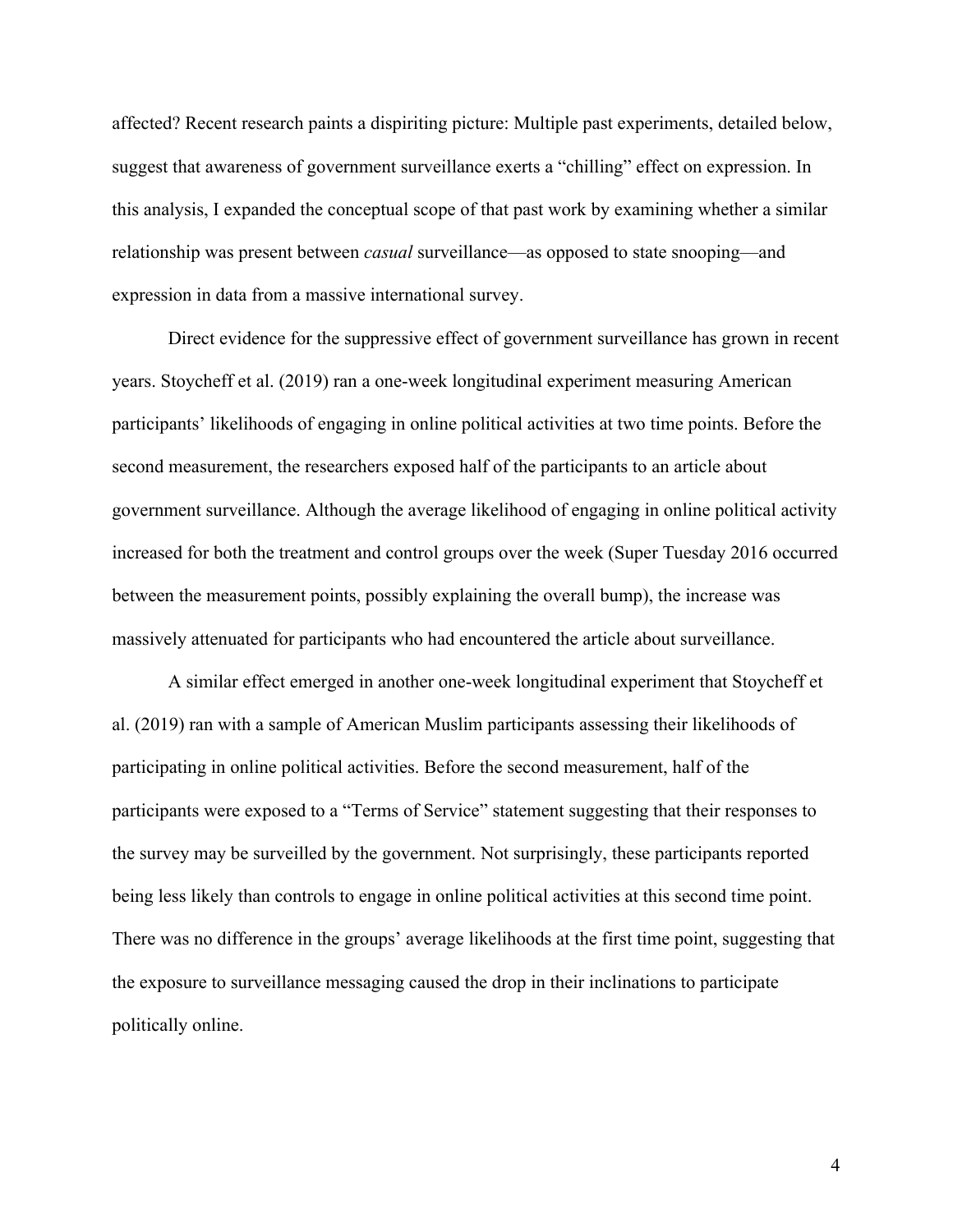These findings evoke Jeremy Bentham's panopticon and suggest that the fabled prison would indeed be an effective tool of control. His conception was of an institution in which the incarcerated would be arranged in a cylinder of cells around a central guard tower, with those in the tower being able to observe any prisoner at any time simply by spinning around. The prisoners, unable to see their observers in the tower (tinted glass or blinding lights could easily achieve this), would be left in a position of perpetual uncertainty: *I can be watched at any time, and I cannot know when I am being watched; my only option is to act as though I am being observed in every moment.* Replace the prisoners with citizenries; replace the central tower with surveillance agencies and data-hoovering companies; and replace the tinted glass and blinding lights with secret courts and bureaucratic obfuscation (who could oppose an organization with a name like "Government Communications Headquarters" [UK] or "National Security Agency" [USA]?). The metaphor is not subtle, and it is strengthened by recent evidence of surveillance's suppressive, chilling effects.

The studies described above focused on the effects of *government* surveillance. But suppressive effects may occur in response to *casual* forms of surveillance in the environment as well. Government surveillance, contemporary surveillance capitalism (à la Zuboff, 2019), and a nosy neighbor peering into another person's window all involve the same fundamental issue: An interference in one's ability to control information about oneself, and the potential risks associated with that information getting out. Insofar as effects like those in the studies referenced above are products of awareness of such interference generally (and not products of something unique about awareness of *state* surveillance), even casual, everyday privacy threats could chill expression. This possibility will ring familiar to anyone who has lowered their voice or looked over their shoulder before revealing a less-than-mainstream opinion to a friend over coffee or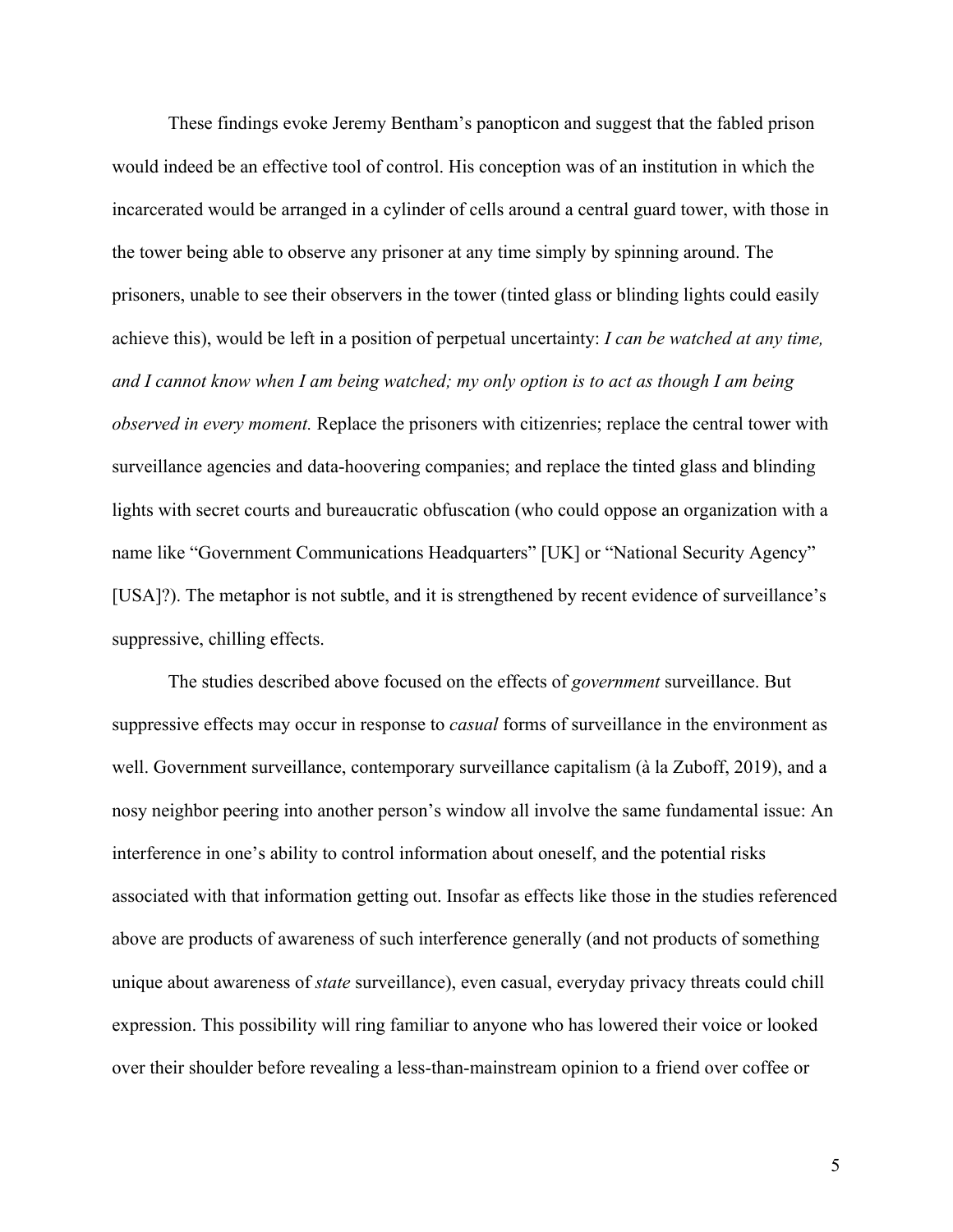cocktails. In this analysis, I focused specifically on the expression of *oppositional attitudes*, by which I mean views critical of relatively powerful figures/institutions that have some amount of authority over the attitude holders. Oppositional attitudes, on account of their sensitivity and capacity to invite repercussions, are prime targets to study when evaluating the suppression of expression. (Not all attitudes are wont to be influenced by the privacy conditions of the environment. Admitting a distaste for a particular variety of apple is sufficiently innocuous that the disclosure is unlikely be influenced by surveillance in any context outside of the most fanatical Honeycrisp conferences. Issuing criticism of authorities can be a riskier endeavor.)

I assessed the relationship between casual surveillance and the expression of oppositional attitudes using observational survey data. Conclusions are, therefore, non-causal. I discuss below reasons why a causal relationship is certainly plausible, and the experiments described above bolster the possibility, but given the nonexperimental data at hand, the investigation here is ultimately of an association.

For the analysis, I made use of an administrative note recorded for more than 60,000 of the interviews conducted as part of the most recent version of the World Values Survey (WVS Wave 7, Version 2.0; Haerpfer, 2020): *Whether the interview was conducted in private or not*. Tens of thousands of participants from dozens of countries responded to questions about topics ranging from life satisfaction to voting to social activism. I have proposed that casual surveillance—the presence of a family member, visitor, repairperson, or whoever else within earshot during the interview—will predict reduced expression of oppositional attitudes. One oppositional attitude that would plausibly be subject to surveillance-induced suppression is *opposition to surveillance itself*, which was measured in the WVS. I expected to find less opposition to state surveillance expressed by participants whose interviews were not conducted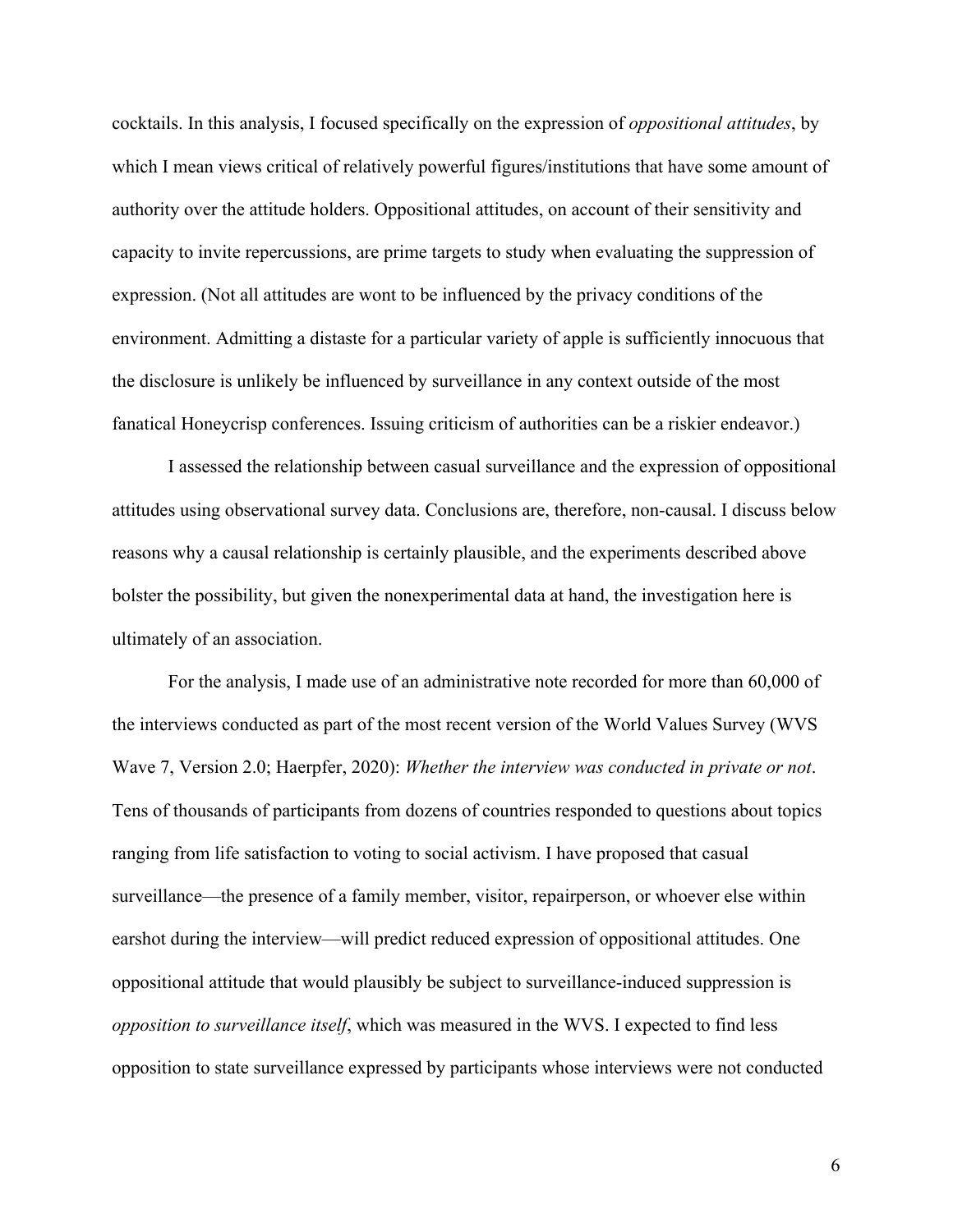in private than by participants whose interviews were conducted away from potentially invasive eyes and ears. To strengthen the claim that interview privacy predicts the expression of oppositional attitudes generally (as opposed to just one specific measure), I followed the analysis of opposition to government surveillance with similar analyses of respondents' expressed confidence in their governments and confidence in their court systems. Although these latter measures are less straightforwardly examples of "oppositional attitudes" (i.e., a lack of confidence does not *necessarily* imply resistance/antagonism), there's a raft of evidence suggesting that confidence/trust is tied to opposition: For example, an analysis using American National Election Study data found that political trust was associated with support for government institutions (Hetherington, 1998), and another survey found that a lack of trust in government predicted willingness to engage in violence against the state (Murray, 1972).

Answers to certain questions carry a "threat of disclosure" (Tourangeau & Yan, 2007): A respondent may fear consequences ranging from scorn to prosecution if their answer gets out. All World Values Survey respondents receive a commitment of anonymity from their interviewer (see WVSA, 2020, p. 2), but the presence of an additional surveilling party who makes no such guarantee may bring the threat of disclosure into salient relief and stymie respondents' expression of oppositional views. <sup>1</sup> *Control* over one's information and how it's disseminated is an core element of privacy (Solove, 2006; Westin, 1967), and some studies suggest—somewhat ironically—that giving individuals more control over the release and access of their personal information leads them to share it more liberally (Brandimarte et al., 2012). When a WVS respondent's answers to sensitive questions are subject to monitoring by someone other than

<sup>&</sup>lt;sup>1</sup> Tourangeau and Yan (2007) conducted a small meta-analysis of past studies that attempted to examine the role of bystander presence on survey responses. Results were mixed, although the studies under consideration primarily involved questions about respondents' drug/alcohol use, not attitudes as examined here.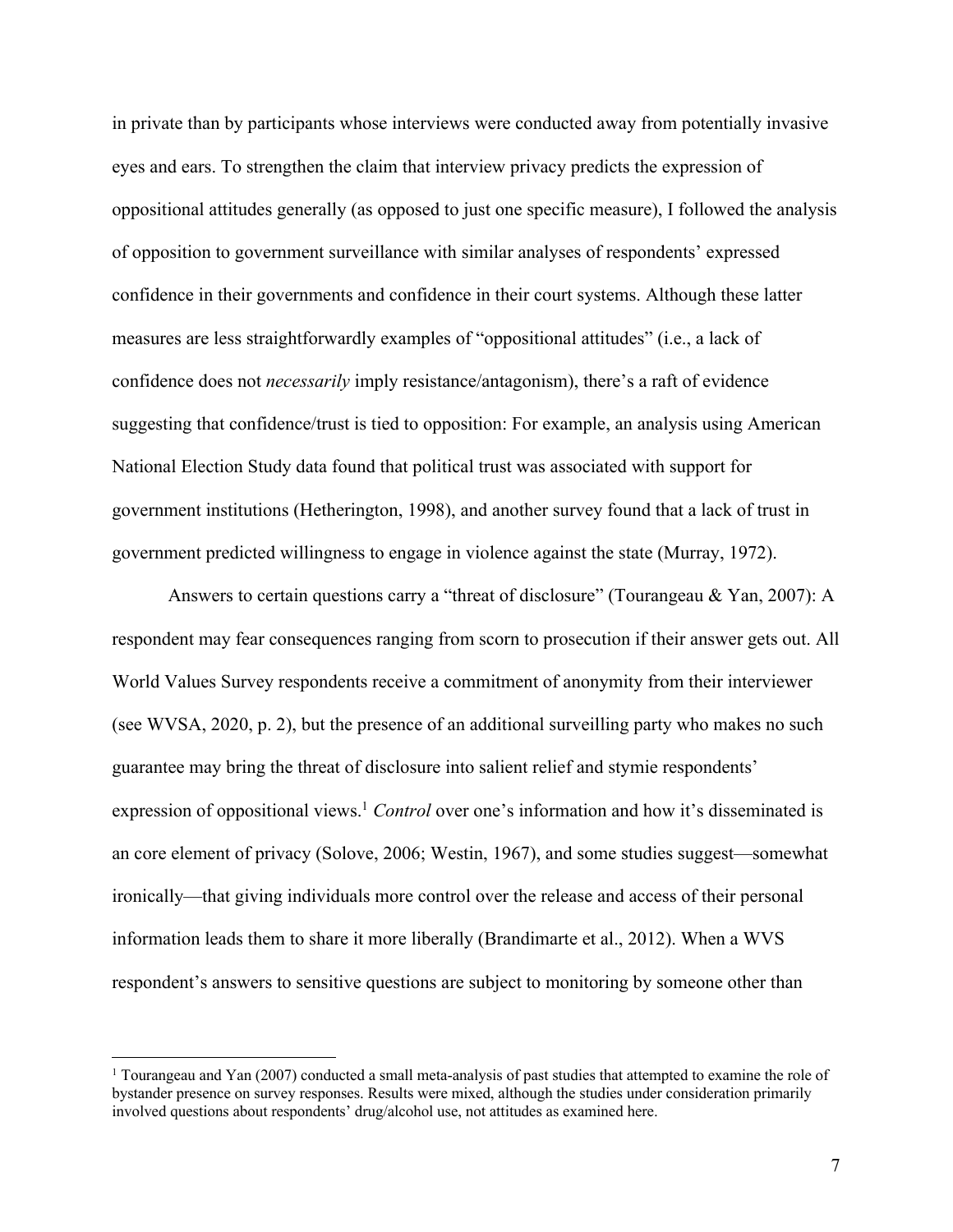their interviewer, the respondent may have a weakened sense of informational control and, consequently, be more constrained in what they express—particularly when it comes to information that carries a threat of disclosure, such as non-compliant, bear-poking opinions.

Further, the very fact that World Values Survey interviewers make an explicit guarantee of privacy may exacerbate the chilling effect of surveillance: Singer et al. (1992) found in three studies (albeit with small *N*s) that increasingly serious-seeming confidentiality commitments *decreased* participants' willingness to participate in surveys, suggesting that discussion of privacy cued people to focus on potential threats thereto—like listeners-in. ("Don't think of a white bear"/"Don't worry about your privacy.")

## **Method**

#### *World Values Survey, Wave 7, Version 2.0*

The World Values Survey, conducted since 1981, is one of the most extensive global surveys of human values. Data are gathered in waves over the years, and the primary form of data collection is face-to-face interview. The questionnaire is extensive, covering religious, moral, and economic values, perceptions of government and corruption, social well-being, and more. (The questionnaire used in each country is translated into any language that is the primary language for  $\geq$ 15% of that nation's population.) The exact sampling procedures vary by country (full probability, stratified, random route, etc.), but all samples are nationally representative. The World Values Survey Association's current practice is to only include in published datasets data from countries for which at least 1,200 respondents were sampled. <sup>2</sup> In the present analysis, I used data from the most recent wave of the WVS: Wave 7, Version 2.0, released July  $7<sup>th</sup>$ , 2021. In its

<sup>&</sup>lt;sup>2</sup> For countries with  $\leq$ 2 million people, samples of at least  $N = 1,000$  are included.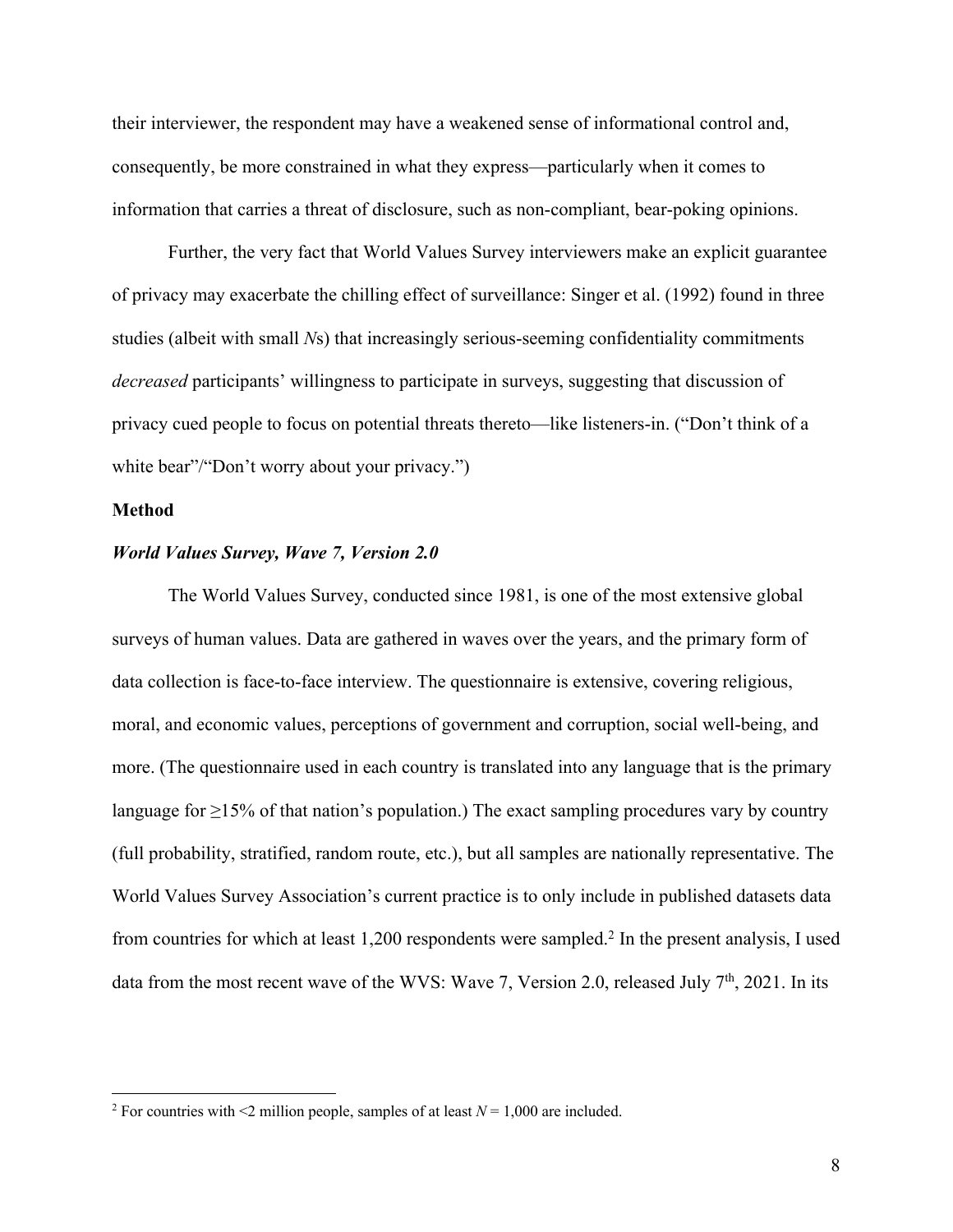complete form, this dataset includes 76,897 survey responses gathered from 51 countries between 2017 and 2021.

### *Exclusions*

Survey responses for three countries, Australia, New Zealand, and Canada, did not include information about whether interviews were conducted privately or not; respondents from those countries were thus dropped from analysis. Similarly, opposition to government surveillance measures were not available for survey respondents from Egypt, so responses from that country were dropped as well. This brought the sample from 51 countries/76,897 respondents to 47 countries/68,809 respondents. 5,726 respondents from the remaining countries had missing data for at least one of the variables used in the central model of interest (specified below). I excluded those respondents at this point to ensure that the demographic details that follow accurately reflect the sample used in the focal analysis.<sup>3</sup> This left a final sample of 63,083 respondents from 47 nations.

#### *Demographics*

Interviewers coded each respondent's sex by observation: 51.8% of respondents in the final sample were coded as female (32,657 women, 30,418 men, 8 NA;  $M_{\text{age}} = 42.1$  years,  $SD_{\text{age}}$  $= 16.0$ , range<sub>age</sub>  $= [16, 103]$ ). Countries had an average of 1,342 respondents in the cleaned sample, with a range of 636 (Cyprus) to 3,120 (Indonesia). 71% (44,779) of the interviews were conducted in private; 29% (18,304) were conducted with others around who could follow the interview. Countries varied, of course, in the proportion of interviews conducted in private:

<sup>&</sup>lt;sup>3</sup> The overwhelming majority of WVS interviews are conducted in person, but some are conducted via, for example, telephone. Regardless of survey method, I retained all observations that had a non-missing value for the interviewprivacy variable.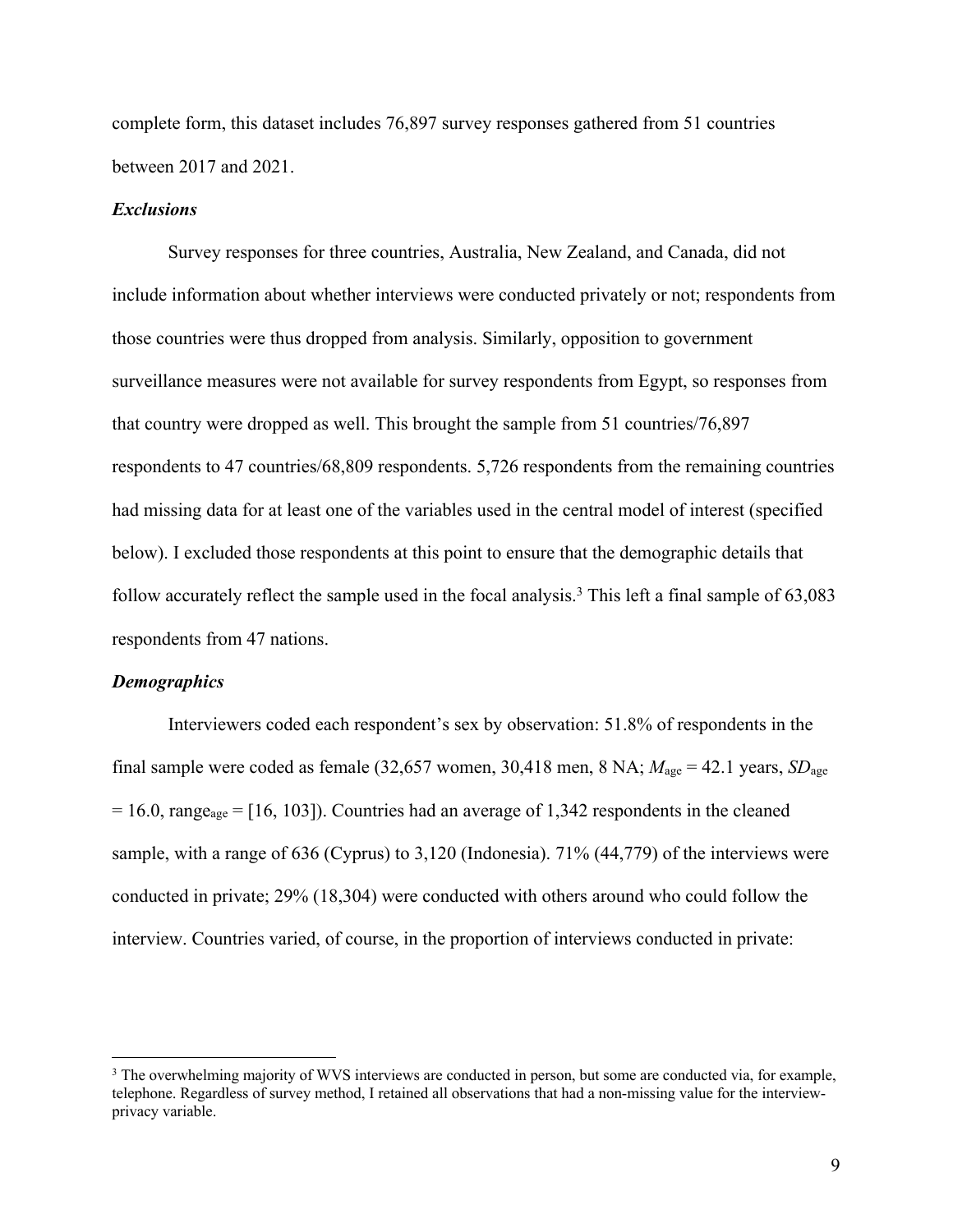$M_{\text{proportion}} = 0.72$ ,  $SD_{\text{proportion}} = 0.14$ , with a lower bound on the proportion of private interviews of 0.34 (Indonesia) and an upper bound of 0.96 (Bolivia).

### *Measures*

The primary dependent measure of interest is *opposition to government surveillance*, captured by a three-item measure in the WVS-7:

Do you think that your country's government should or should not have the right to do the following?

- 1. Keep people under video surveillance in public areas
- 2. Monitor all e-mails and any other information exchanged on the Internet
- 3. Collect information about anyone living in this country without their knowledge

Participants reported the acceptability of each of the three actions on a scale from 1, *Definitely should have the right*, to 4, *Definitely should not have the right*. I averaged responses to these three items for each respondent and treated that as their opposition to government surveillance, with higher scores reflecting more opposition,  $\alpha = 0.76$ , 95% confidence interval = [0.76, 0.76]. The key predictor, *interview privacy*, was coded by interviewers based on whether "[t]here were other people around who could follow the interview" (0, not private) or "[t]here were no other people around who could follow the interview" (1, private). The outcome measures for the follow-up analyses—confidence in the courts and confidence in the government—were on four-point scales ranging from 1, *A great deal [of confidence]*, to 4, *None at all*.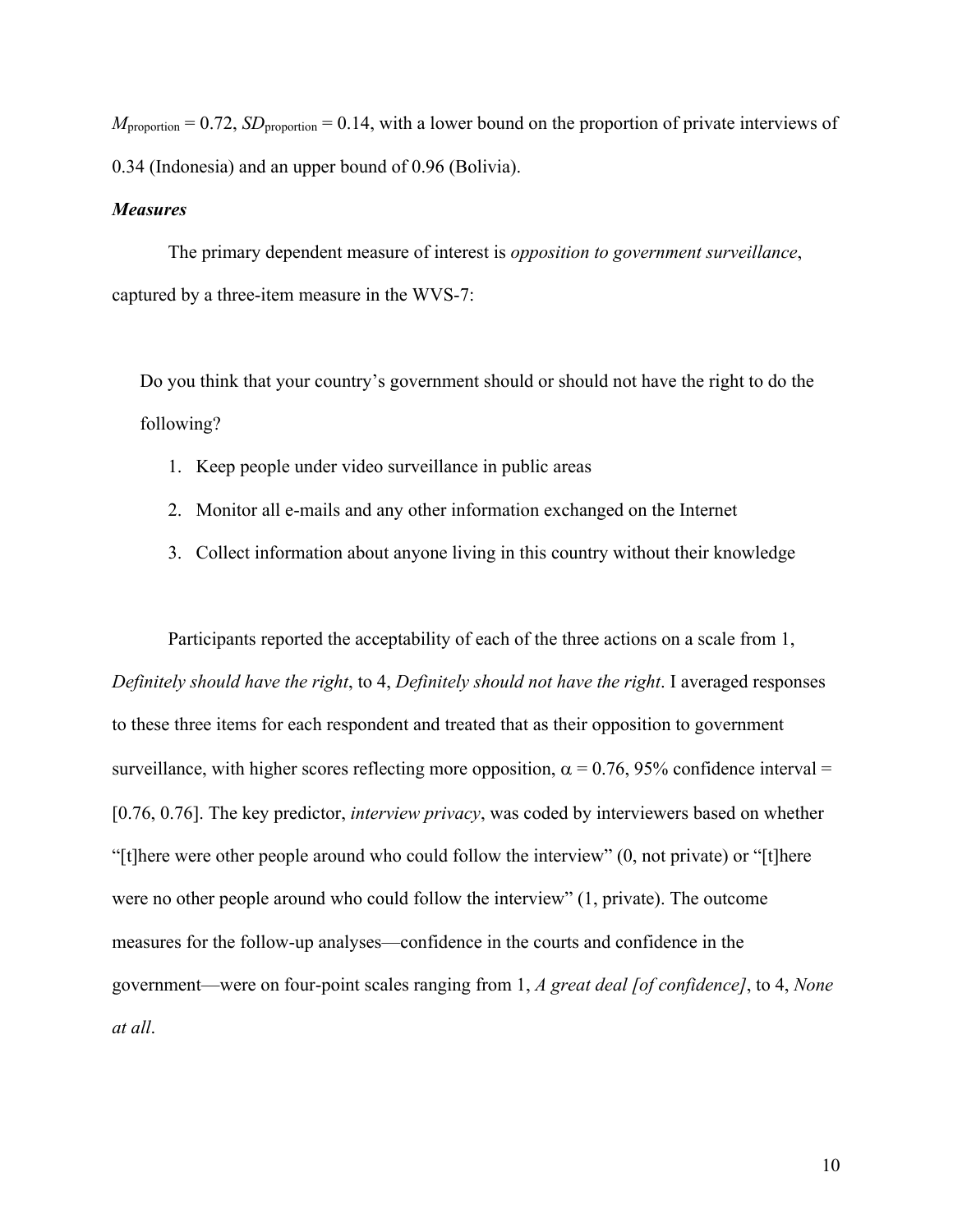## *Design, Control Variables, and Model*

I treated the data as comprising two levels: Individual survey responses (level 1) clustered within countries (level 2). Other formulations are possible: For example, data for Wave 7 of the WVS were gathered over multiple years (2017–2021), so one could consider clustering individuals within years within countries. However, each respondent was only surveyed once the multiyear timeframe was a function of the scope of the project, not longitudinal data gathering—and I did not have a compelling theoretical reason to expect data that were simply gathered within the same year to be particularly prone to nonindependence. Accordingly, I retained a two-level design and analyzed data with a multilevel model including country random effects.

The primary question of interest is whether participants whose interviews were not conducted in private expressed less opposition to government surveillance than participants whose interviews were conducted in private. The privacy of interviews was not randomly assigned, so establishing absolute causality is outside the scope of this paper. However, the plausibility of causality can be bolstered by adjusting the analysis to rule out some viable alternative explanations for observed effects. World Values Survey interviews are mainly conducted in respondents' homes, and there are potential confounding variables that could simultaneously explain interview privacy and opposition to government surveillance. People *living in crowded homes* may be less likely to be interviewed in private, and those same crowded living conditions may acclimate people to a lack of privacy, reducing their opposition to surveillance generally.<sup>4</sup> To account for this possible confound, I controlled for the number of

<sup>4</sup> Consider results from the Helsinki Privacy Experiment: With consent, researchers outfitted several homes with an array of surveillance equipment—video cameras, microphones, computer loggers, and more. Over the study period of six months, most participants adapted to the constant privacy intrusions, rating the experience as less unpleasant as time wore on (Oulasvirta et al., 2012).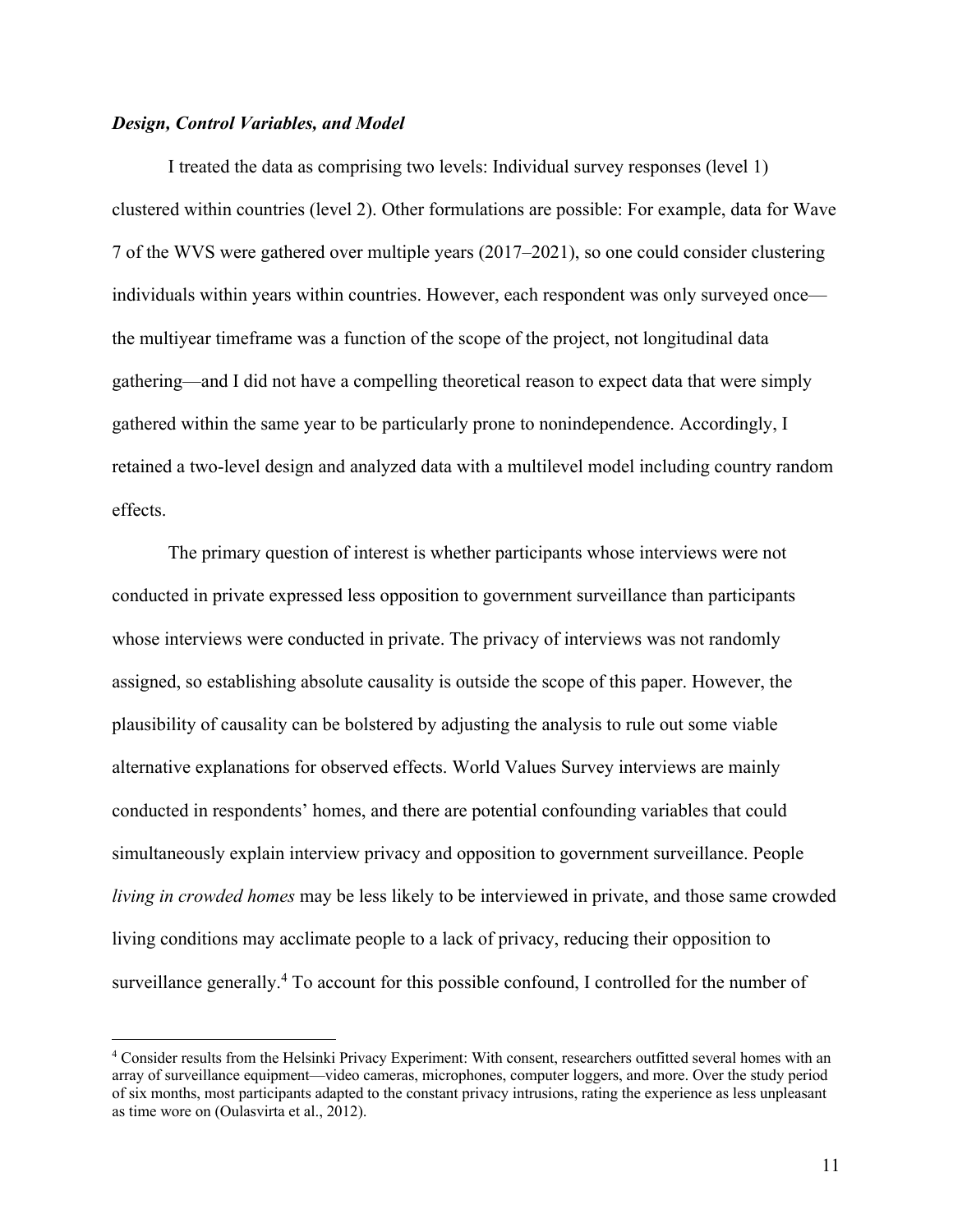people living in each respondent's home when estimating the predictive effect of interview privacy on opposition to government surveillance. Similarly, respondents' education levels may confound a relationship between interview privacy and opposition to government surveillance: Insofar as education leads to higher income—and therefore to less-crowded, more-private living conditions—it may result in respondents having a greater chance of being interviewed in private; it may also drive increased opposition to government surveillance as people are exposed through the course of education to oppositional attitudes and information about the consequences of civilliberty curtailment. Accordingly, I controlled for respondent education level (a nine-level categorical variable) in the analysis.

Country-level contextual features may also pose third-variable threats. For example, etiquette norms vary widely country-to-country; <sup>5</sup> norms against, say, social boat-rocking could make people less likely to impose on others to leave the room or otherwise make space for a private interview *and* less likely to express oppositional attitudes. To account for this, I centered interview-privacy indicators  $(0 = not private; 1 = private)$  around country-level interview-privacy means (i.e., around the proportion of private interviews for each country), and I included centered individual-level interview-privacy indicators *and* country-level proportions of private interviews as predictors in the model. Accordingly, the coefficient for individual-level interview privacy reflects the pure within-country predictive effect. (Without making this adjustment to the model, it would be difficult to tell whether the coefficient for interview privacy reflected a relationship between country-level proportion of private interviews and opposition to

<sup>5</sup> Case in point: The US "Guide to Official Diplomatic Etiquette," written by a former United States Chief of Protocol, describes a range of behaviors—from winking to making the two-fingered peace sign—that can provoke offense depending on the culture in which one exhibits them (French, 2010).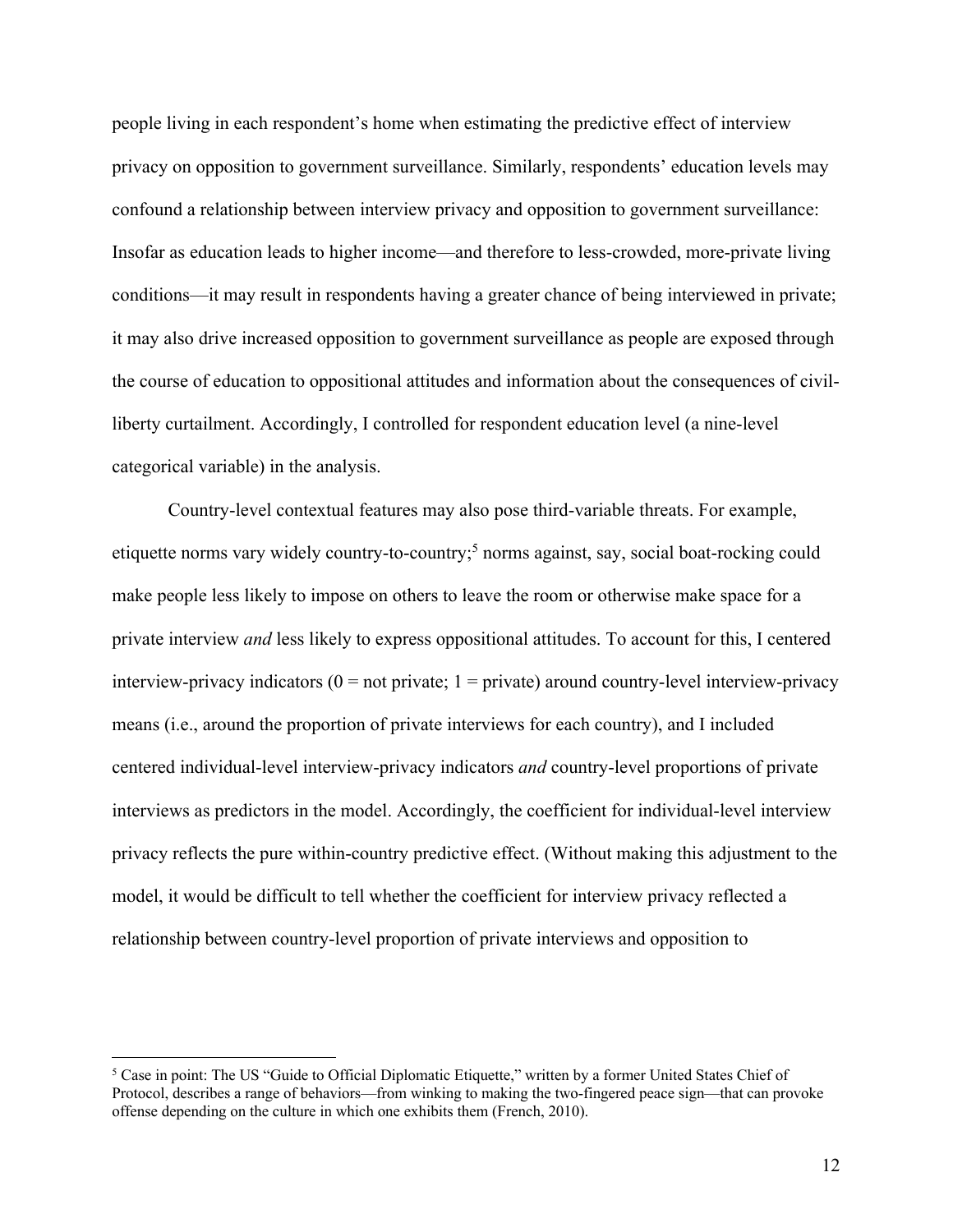government surveillance or a relationship between individual-level interview privacy *per se* and opposition.) The resulting model is:

 $SurveillanceOpposition_{ij} = \gamma_{00} + \beta_1$ *InterviewPrivacy<sub>ij</sub>* +  $\beta_2$ *NumberofPeopleinHome<sub>ij</sub>* + β3*RespondentEducationLevel2ij* + … + β10*RespondentEducationLevel9ij* + γ01*ProportionPrivatej*

```
+ u_{0j} + e_{ij}
```
Where  $u_{0j}$  refers to country random intercepts and  $e_{ij}$  refers to individual residuals. Note that education level in these data is categorical with  $K = 9$  levels, so the model contains  $K-1 (= 8)$ education coefficients. A directed acyclic graph displaying the theorized causal relationships between the key predictor, control variables, and outcome of interest is in the Supplement, see Figure S1. As mentioned above, I followed this primary analysis with models examining the relationship between interview privacy and (a) confidence in the courts and (b) confidence in the government; those models include similar controls as the model above, and I discuss their specifications in detail alongside the results of those analyses further below.

### **Results**

## *Descriptive and Correlational Analyses*

The overall mean for opposition to government surveillance was near the midpoint of the measure:  $2.67$  (*SD* = 0.90; range [1, 4]), indicating a generally moderate attitude toward government surveillance across the globe (Table 1 and Figure 1). 19% of the variance in opposition to government surveillance sat between (vs. within) countries (ICC =  $0.19$ ; a countryby-country breakdown is displayed in the Supplement, see Figure S2).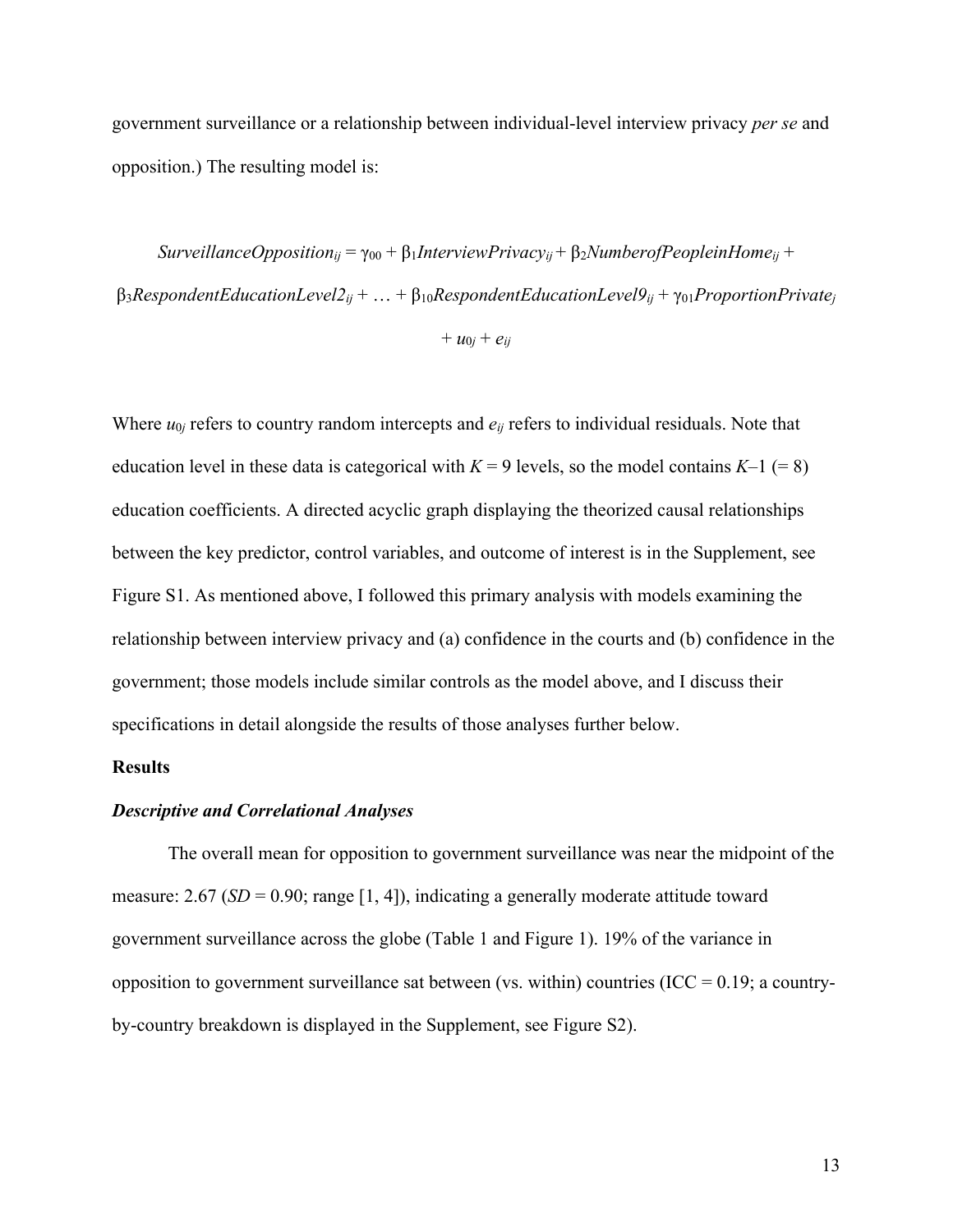*Descriptive Features of Variables in Core Model*

| Variable                                      | Role      | Level | $\boldsymbol{M}$ |      | N         |
|-----------------------------------------------|-----------|-------|------------------|------|-----------|
| Opposition to government surveillance Outcome |           |       | 2.67             | 0.90 | 63,083    |
| Interview privacy (uncentered)                | Predictor |       | 0.71             | .45  | 63.083    |
| Number of people living in household          | Predictor |       | 4.06             | 2.21 | 63,083    |
| Respondent education level                    | Predictor |       | N/A              | N/A  | 63.083    |
| Proportion of private interviews              | Predictor |       | 0.72             | 0.14 | 47 unique |

*Note.* Education is an ordinal categorical variable with nine levels coded 0 to 8.  $0 =$  early childhood education/no education;  $8 =$  doctoral or equivalent.

## **Figure 1**



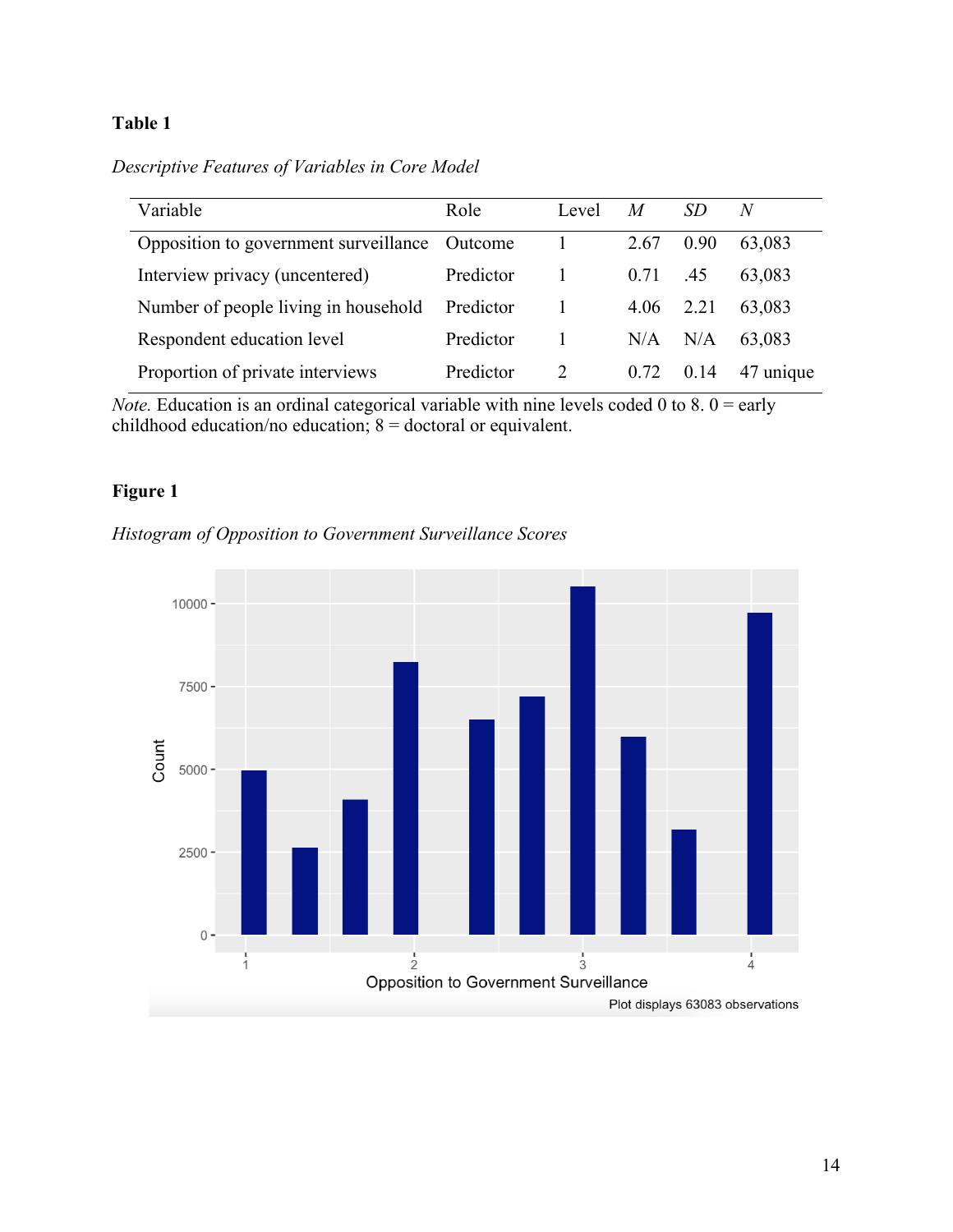Correlations between the variables in advance of running the full multilevel regression model specified above were encouraging given the underlying theory (Table 2): Interview privacy (uncentered) correlated positively with opposition to government surveillance (*r* = .08, *p* < .001). Further, the number of people living in respondents' households was negatively associated with both interview privacy *and* opposition to government surveillance (respective *r*s = -0.07, -0.13; both *p*s < .001). As outlined above, this suggests that home crowdedness could serve as a third variable confounding a relationship between interview privacy and opposition to government surveillance. Respondent education level, another possible confound, is an ordinal categorical variable, so its bivariate relationship with other measures could be evaluated with Spearman's correlation: Education correlated positively with both interview privacy ( $\rho = 0.12$ ,  $p <$ .001) and opposition to government surveillance ( $\rho = .13$ ,  $p < .001$ ). Controlling for the number of people living in respondents' homes and for respondent education in regression analyses was therefore advisable. Country-level proportion of private interviews correlated positively with opposition to government surveillance ( $r = 0.19$ ,  $p < .001$ ) and interview privacy ( $r = 0.35$ ,  $p <$ .001), suggesting a possible country-level contextual effect that could be conflated with an observed relationship at the individual level between interview privacy and opposition to government surveillance. Accordingly, in the regression model that follows, I separated out the between-country effect of proportion of private interviews from the within-country effect of individual interview privacy when predicting opposition to government surveillance so as to avoid capturing in the level-1 interview-privacy coefficient an effect that exists at the level of countries, not individual respondents.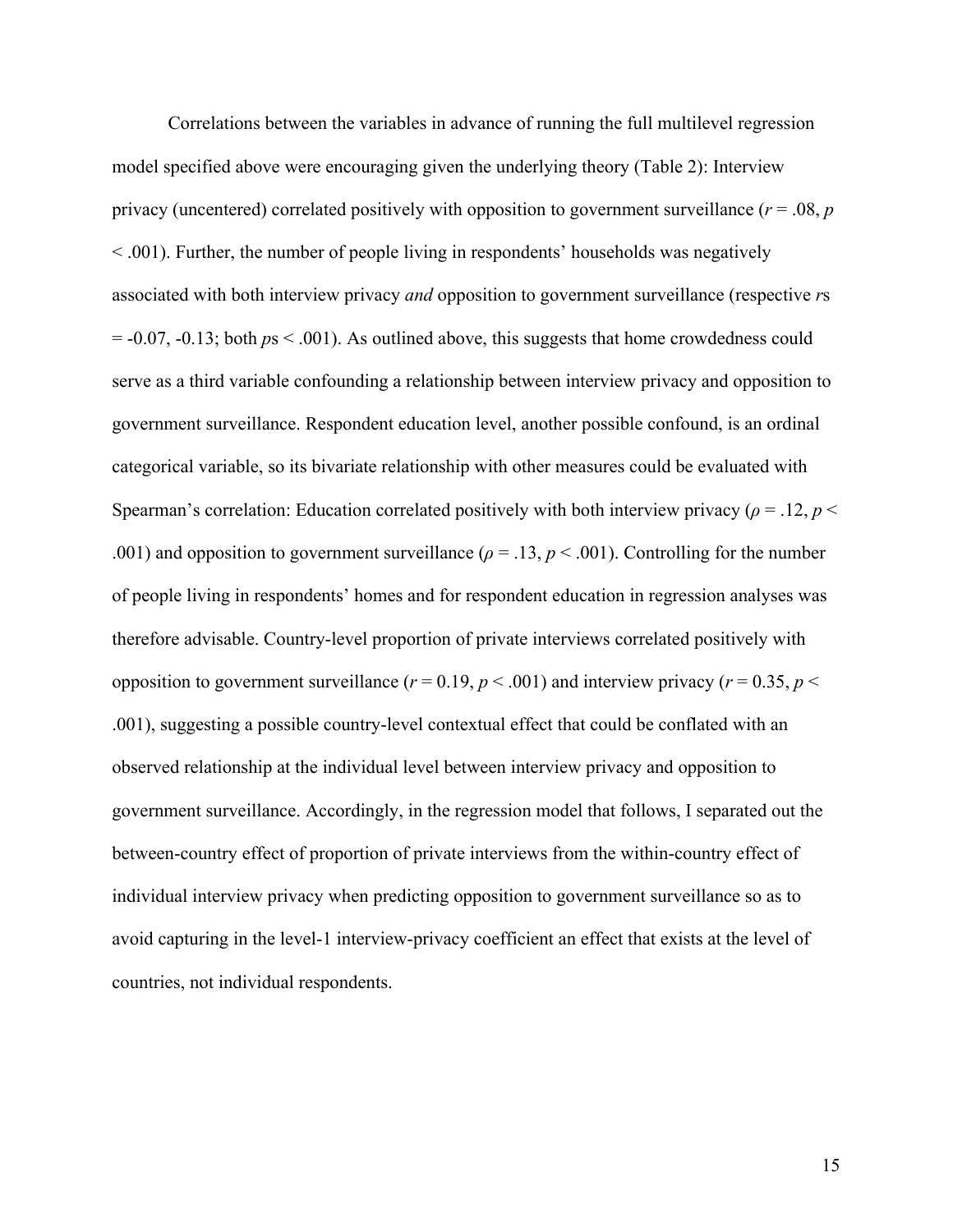## *Correlations of Variables in Central Model*

| 1. Opposition to government surveillance |         |         |         |       |
|------------------------------------------|---------|---------|---------|-------|
| 2. Interview privacy (uncentered)        | 0.08    |         |         |       |
| 3. Number of people living in household  | $-0.13$ | $-0.07$ |         |       |
| 4. Respondent education                  | 0.13    | 0.12    | $-0.12$ |       |
| 5. Proportion of private interviews      | 0.19    | 0.35    | $-0.04$ | () 14 |

*Note.* All correlations are significant at  $p < .001$ .  $N = 63,083$ . Correlations with respondent education are Spearman's *ρ*, all other correlations are Pearson's *r*.

## *Multilevel Model Results*

Controlling for respondent education level and the number of people living in respondents' homes, the within-country predictive effect of interview privacy on opposition to government surveillance was  $β = 0.013$ ,  $p = .085$  (Table 3). That is, holding constant homecrowdedness and education, the average predicted opposition to government surveillance score for respondents from a given country whose interviews occur in private is 0.013 units higher than that for respondents from the same country whose interviews occur with prying ears around. The directions of the predictive effects of country-level proportion of private interviews, number of people living in the home, and education level were consonant with the theory I outlined above: The between-country effect of country-level proportion of private interviews was  $\beta = 0.803$ ,  $p =$ .044, meaning that the predicted average opposition to government surveillance score in a country in which 100% of interviews are private is 0.803 units higher than that of a country in which 0% of interviews are private. These findings are not causal, but this does hint at a possible contextual effect of country. Higher numbers of people living in respondents' homes predicted decreased opposition to government surveillance (holding interview privacy and respondent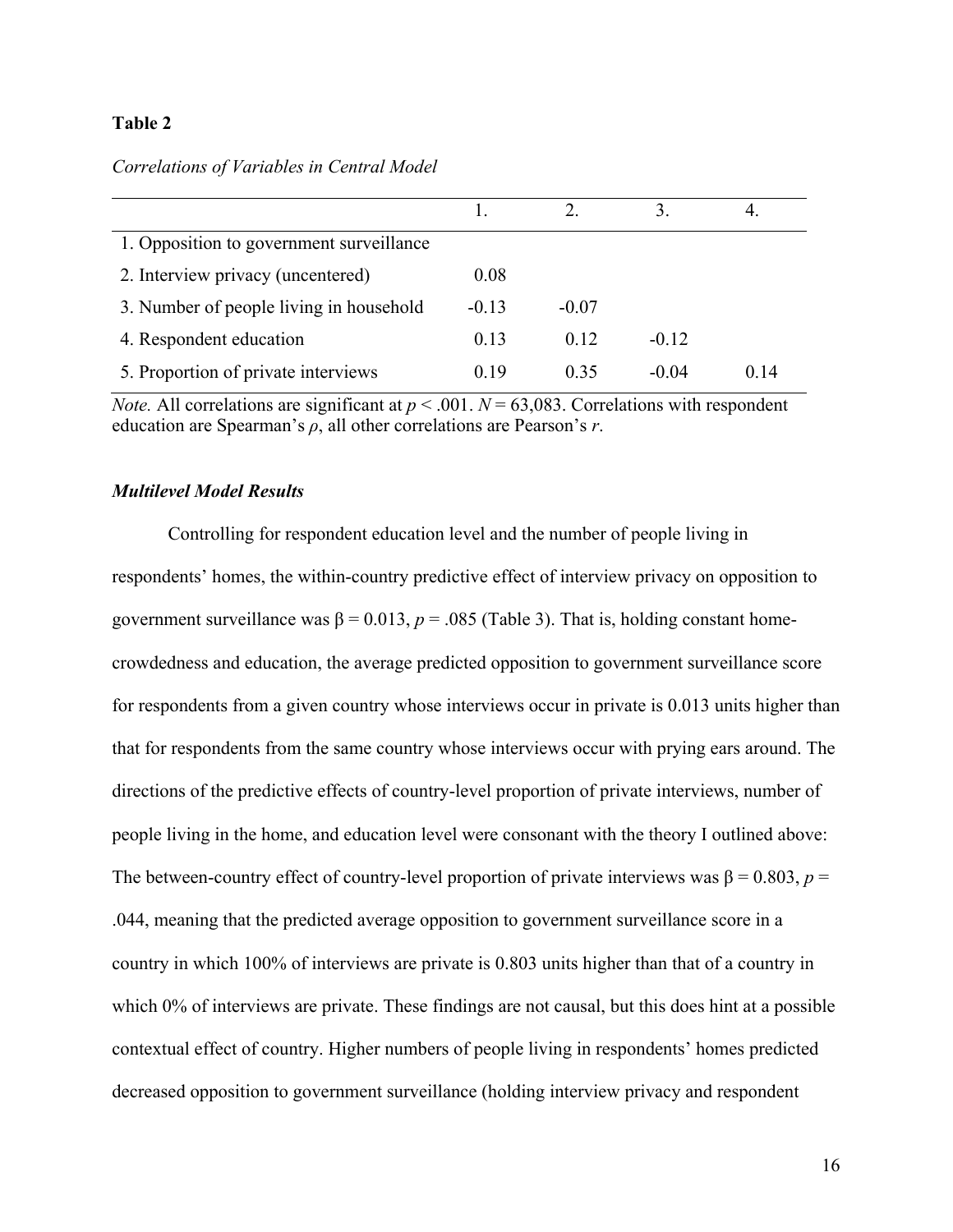education constant),  $\beta$  = -0.004,  $p$  = .009—a finding consonant with the notion that homecrowdedness may acclimate people to surveillance. Education level is categorical in these data, so there are eight education coefficients (representing dummy-coded education levels; coefficients compare each level to the lowest holding the other model variables constant). All coefficients but one were positive and traditionally significant; the one negative coefficient was for the difference between the next-to-lowest and lowest education levels, β = -0.004, *p* = .828.

## **Table 3**

*Multilevel Regression Results Predicting Opposition to Government Surveillance*

|                                                       | $\beta$  | <b>SE</b> | t        | $\boldsymbol{p}$ |
|-------------------------------------------------------|----------|-----------|----------|------------------|
| Intercept                                             | 2.034    | 0.286     | 7.109    | < 0.001          |
| [L1] Interview privacy (country mean–centered)        | 0.013    | 0.008     | 1.720    | .085             |
| [L2] Proportion of private interviews (country-level) | 0.803    | 0.389     | 2.067    | .044             |
| [L1] Number of people living in the home              | $-0.004$ | 0.002     | $-2.595$ | .009             |
| [L1] Primary education                                | $-0.004$ | 0.017     | $-0.217$ | .828             |
| [L1] Lower secondary education                        | 0.067    | 0.017     | 3.909    | < 0.001          |
| [L1] Upper secondary education                        | 0.109    | 0.016     | 6.687    | < 0.001          |
| [L1] Post-secondary non-tertiary education            | 0.137    | 0.019     | 7.159    | < 0.001          |
| [L1] Short-cycle tertiary education                   | 0.185    | 0.019     | 9.524    | < 0.001          |
| [L1] Bachelor or equivalent                           | 0.169    | 0.017     | 9.787    | < 0.001          |
| [L1] Master or equivalent                             | 0.160    | 0.021     | 7.584    | < 0.001          |
| [L1] Doctoral or equivalent                           | 0.220    | 0.037     | 5.929    | < 0.001          |

*Note.* [L#] refers to level of variable in hierarchical data structure.

Individual-level residuals for the multilevel model were not normally distributed, *p*Lilliefors < .001, and Levene's test indicated that error variance was not homogeneous across countries, *p* < .001. In light of this, I bootstrapped the model 5000 times and calculated bias-corrected 95%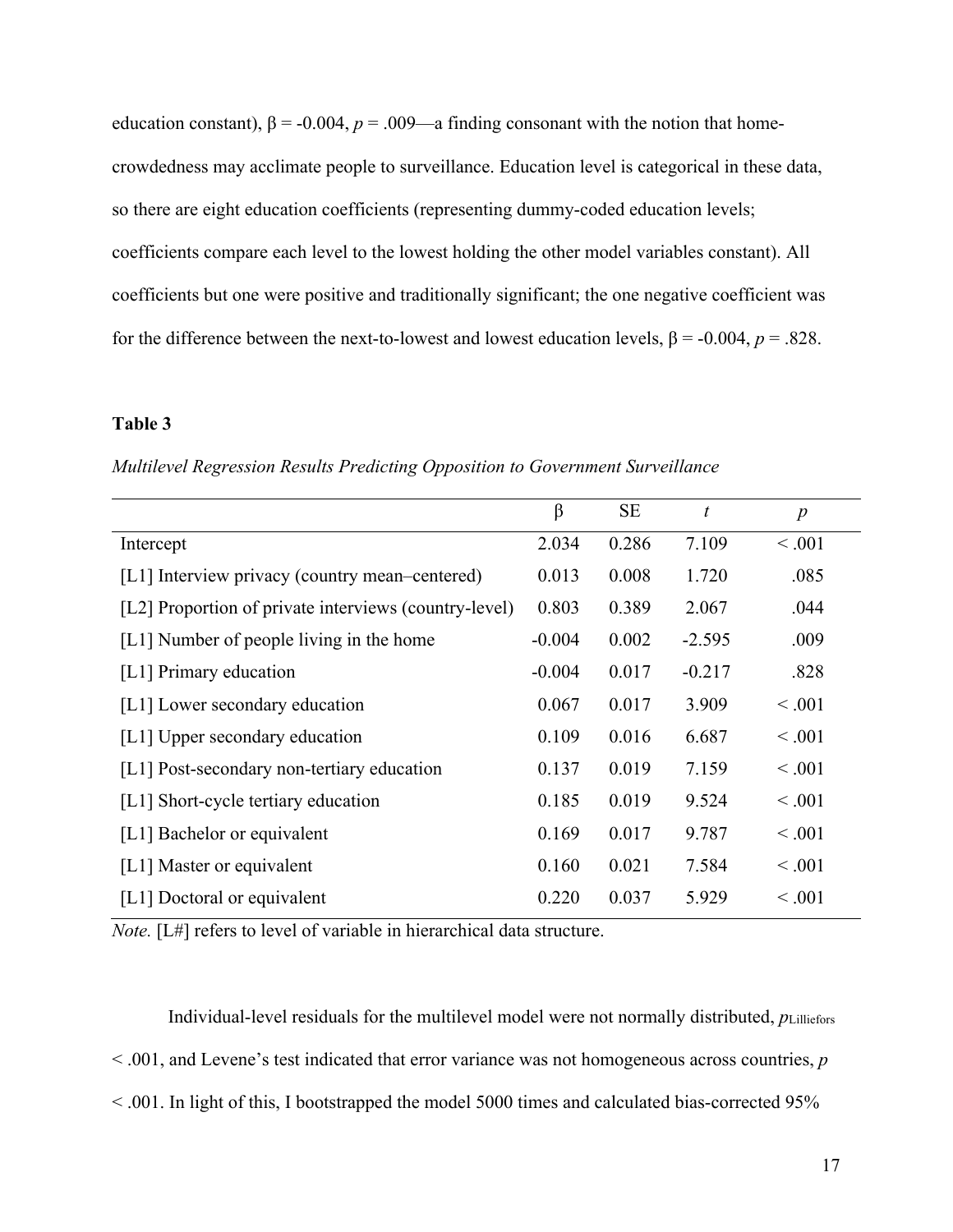confidence intervals around each coefficient. Those results are displayed in Table 4. The conclusions from bootstrapping are consonant with those from the parametric model. The bulk of the effect-size distribution for within-country interview privacy was positive, but the lower bound did just edge over zero: [-0.002, 0.028].

## **Table 4**

*Bootstrapped Multilevel Regression Results Predicting Opposition to Government Surveillance*

|                                                       | $\beta$  | 95% BC-CI          |
|-------------------------------------------------------|----------|--------------------|
| Intercept                                             | 2.034    | [1.990, 2.078]     |
| [L1] Interview privacy (country mean-centered)        | 0.013    | $[-0.002, 0.028]$  |
| [L2] Proportion of private interviews (country-level) | 0.803    | [0.762, 0.847]     |
| [L1] Number of people living in the home              | $-0.004$ | $[-0.008, -0.001]$ |
| [L1] Primary education                                | $-0.004$ | $[-0.039, 0.033]$  |
| [L1] Lower secondary education                        | 0.067    | [0.031, 0.102]     |
| [L1] Upper secondary education                        | 0.109    | [0.074, 0.143]     |
| [L1] Post-secondary non-tertiary education            | 0.137    | [0.098, 0.178]     |
| [L1] Short-cycle tertiary education                   | 0.185    | [0.145, 0.226]     |
| [L1] Bachelor or equivalent                           | 0.169    | [0.133, 0.204]     |
| [L1] Master or equivalent                             | 0.160    | [0.118, 0.203]     |
| [L1] Doctoral or equivalent                           | 0.220    | [0.150, 0.288]     |

*Note.* [L#] refers to level of variable in hierarchical data structure. BC-CI = bias-corrected confidence interval.

## *Follow-up Analyses of Other Conceptually Relevant Outcome Measures*

The results above provide some evidence of a predictive relationship between interview privacy and the expression of opposition to government surveillance. I argued, however, that a pathway from interview privacy to the expression of oppositional attitudes *generally* is plausible, with opposition to government surveillance serving as a thematically apropos example of an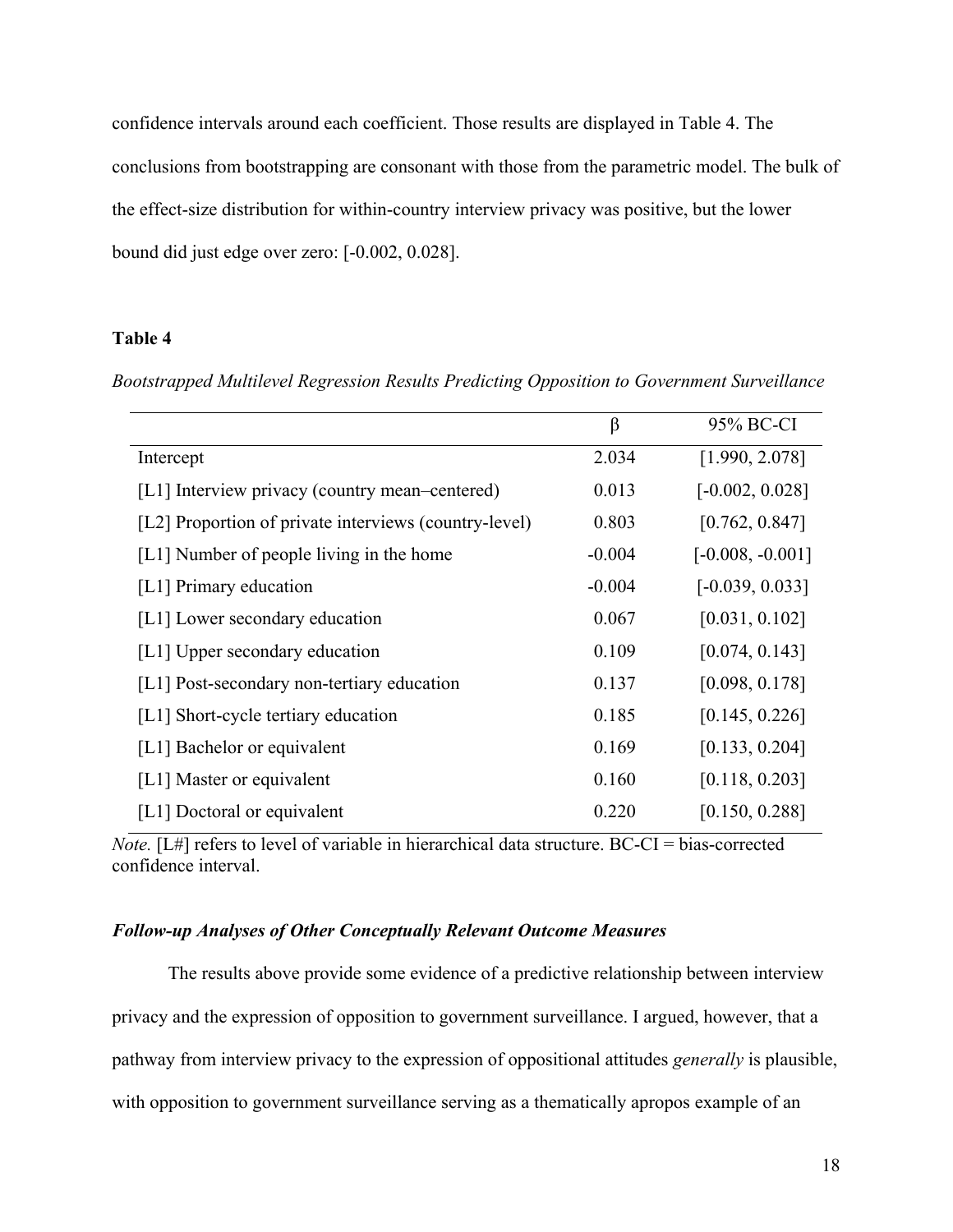oppositional attitude as opposed to a uniquely relevant outcome measure. The plausibility of the claim can be bolstered by analyzing the predictive relationship between interview privacy and other WVS measures that, like opposition to government surveillance, one would expect to be subject to privacy-contingent suppression. At least two additional measures in the WVS are relevant for this purpose: Confidence in the courts and confidence in the government. These measures are somewhat less definitively examples of "oppositional attitudes," but questioning those institutions—like questioning surveillance measures that those institutions employ—can carry a threat of disclosure. I expected to find that respondents expressed less confidence in private than when interviews were conducted with others around. Confidence was assessed with the following questions:

I [the WVS interviewer] am going to name a number of organizations. For each one, could you tell me how much confidence you have in them: is it a great deal of confidence, quite a lot of confidence, not very much confidence or none at all?

- The courts
- The government

Responses were on four-point scales from 1, *A great deal*, to 4, *None at all* (higher scores indicate less confidence in those institutions). I ran two models for each variable: The first for each was intended to be directly comparable to the focal model predicting opposition to government surveillance, so I included country-centered interview privacy, respondent education level, the number of people living in respondents' homes, and country-level proportion of private interviews as predictors. The second model predicting each confidence measure included all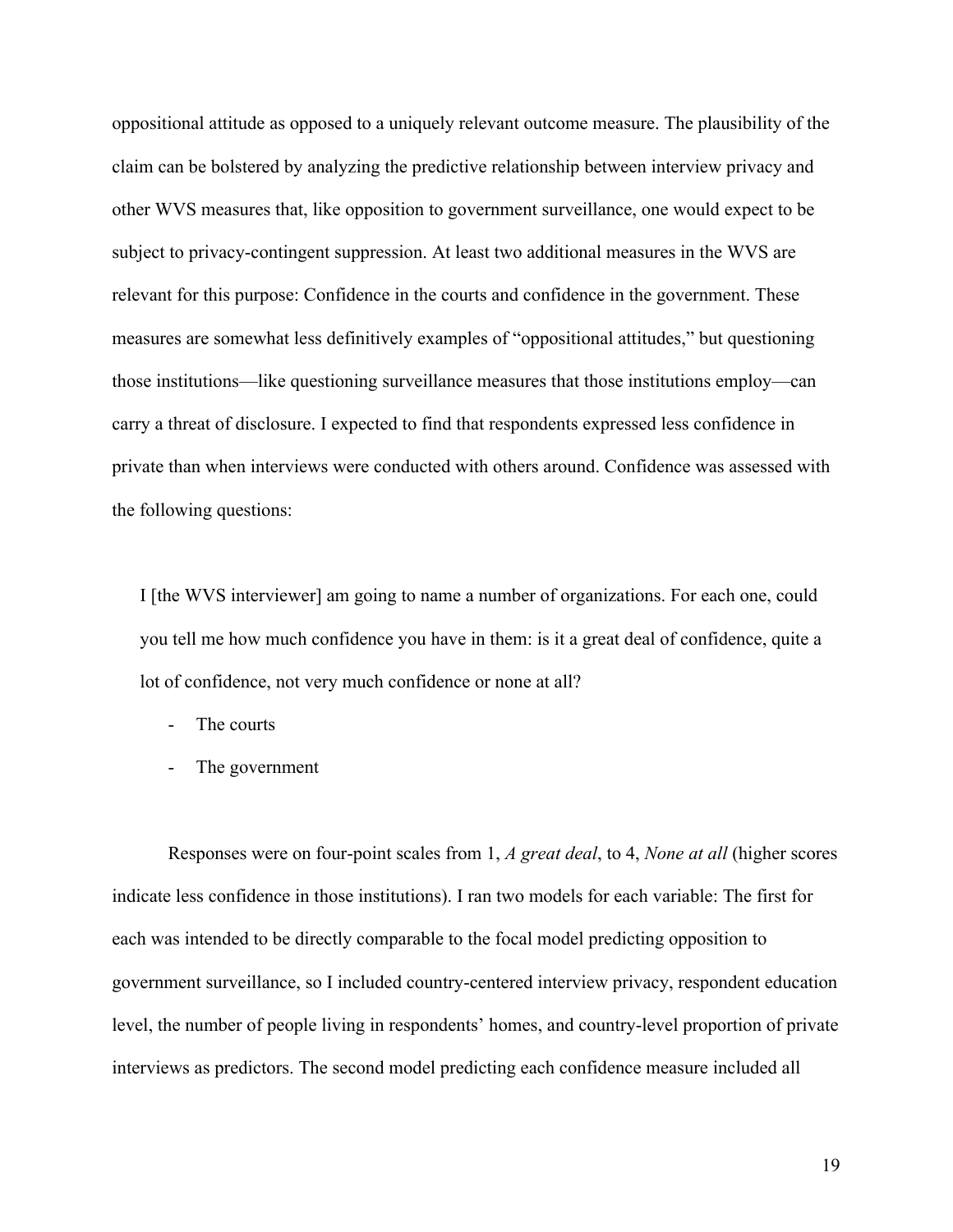those just mentioned except for the number of people living in the home: I proposed that home crowdedness may have an "acclimating" effect that influences attitudes toward government surveillance (as well as one's likelihood of receiving a private WVS interview), but there was less reason to believe that a crowded home might have some sort of effect on confidence in the courts/the government, so including it as a control was not obviously pertinent. Respondent education, however, remained a relevant control: Education can affect attitudes (via exposure to oppositional ideas) and interview conditions (via income). I again included random country intercepts in each model to account for the clustered nature of the data.

For transparency: These analyses were not preregistered; however, I decided to include the two confidence measures before running models predicting them or seeing the results therefrom. The WVS questionnaire is extensive, and others may find within it variables they feel are equivalent or better for follow-up analyses. For the curious, the full question set can be found here: https://www.worldvaluessurvey.org/WVSDocumentationWV7.jsp.

**Results.** Receiving a private WVS interview predicted expressing less confidence in the courts and in the government (see Table 5 for confidence in the courts results; see Table 6 for confidence in the government results). Interview-privacy effect sizes for all four of the follow-up models were at least as big as that for the model predicting opposition to government surveillance ( $\beta \ge 0.013$ ; note that responses for all outcome measures—opposition to government surveillance and the institutional confidence measures—were on 1–4 scales), and interview privacy was a traditionally significant predictor in all cases except one (*p* = .114 for the model predicting confidence in the courts from the same controls as in the opposition to government surveillance model;  $ps \leq .041$  otherwise).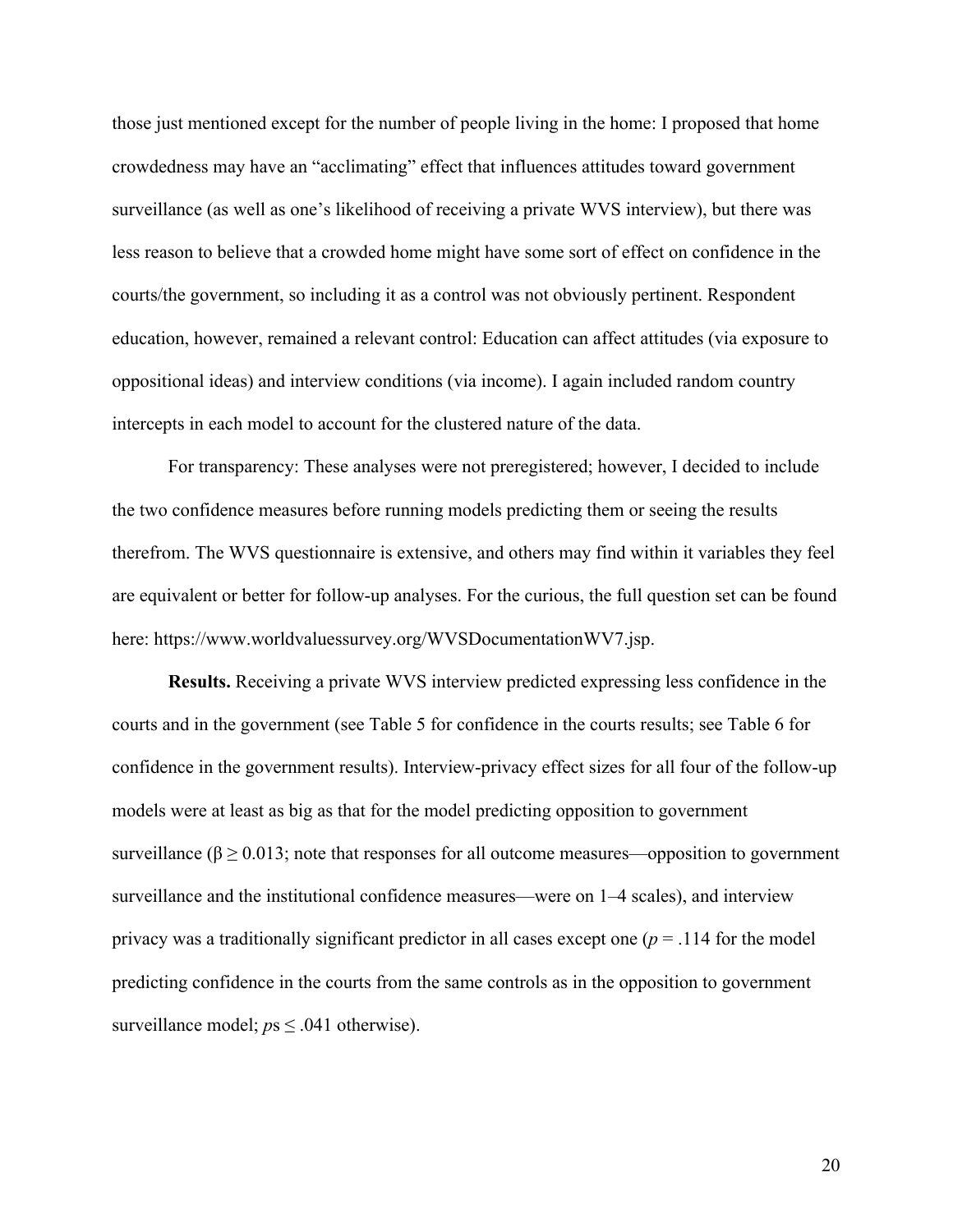Residuals for all four models were not normally distributed (all  $p_{\text{SLilliefors}}$  < .001), nor was error variance for any model homogeneous across countries (all  $p_{S\text{Levene's}} < .001$ ). Accordingly, as with the model predicting opposition to government surveillance, I bootstrapped each of the follow-up models 5000 times and calculated bias-corrected 95% confidence intervals around each coefficient. Bootstrapping results for the models predicting confidence in the courts are in Table 7; bootstrapping results for the models predicting confidence in the government are in Table 8. The bulk of plausible effect sizes for interview privacy was positive in all cases. For the model predicting confidence in the courts from interview privacy and the same controls as in the model predicting opposition to government surveillance, the bias-corrected confidence interval for interview privacy did edge over zero, [-0.002, 0.028], and when excluding home crowdedness as a control, the interval tapped zero, [0.000, 0.032]. The bias-corrected confidence intervals for interview privacy in the models predicting confidence in the government excluded zero in both cases: [0.004, 0.037] when including home crowdedness as a control; [0.007, 0.039] when not.

Observing similar predictive effects of interview privacy across conceptually similar measures is encouraging: If similar results were *not* observed, that would spell trouble for any claim about the relationship between privacy and the expression of "oppositional attitudes" generally. But observing multiple instances of the same pattern builds confidence that the focal result—that linking interview privacy to the expression of opposition to government surveillance—is not merely a function of an idiosyncratically picked outcome measure. These are purely nonexperimental data, so unobserved variables could always, at base, explain observed effects, but finding convergent results for similar measures strengthens the general claim about oppositional attitudes.

21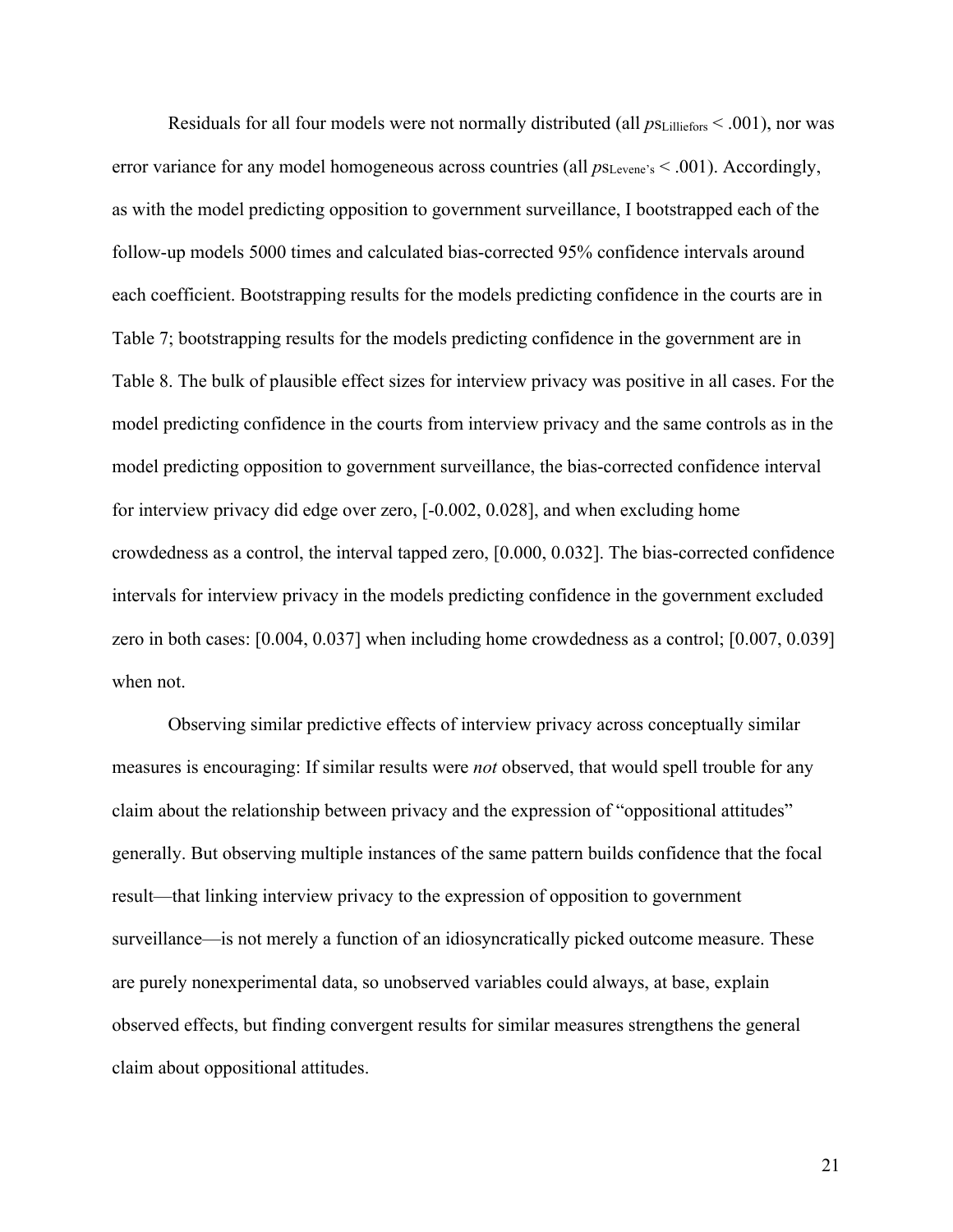# *Multilevel Regression Results Predicting Confidence in the Courts*

|                                                       | $\beta$  | <b>SE</b> | $\boldsymbol{t}$ | $\boldsymbol{p}$ |
|-------------------------------------------------------|----------|-----------|------------------|------------------|
| [M1] Same controls as opposition to                   |          |           |                  |                  |
| surveillance model                                    |          |           |                  |                  |
| Intercept                                             | 1.525    | 0.326     | 4.674            | < .001           |
| [L1] Interview privacy (country mean–centered)        | 0.013    | 0.008     | 1.579            | .114             |
| [L2] Proportion of private interviews (country-level) | 1.237    | 0.443     | 2.790            | .008             |
| [L1] Number of people living in the home              | $-0.012$ | 0.002     | $-6.703$         | < .001           |
| [L1] Primary education                                | 0.021    | 0.018     | 1.166            | .243             |
| [L1] Lower secondary education                        | 0.061    | 0.018     | 3.387            | .001             |
| [L1] Upper secondary education                        | 0.121    | 0.017     | 7.152            | < .001           |
| [L1] Post-secondary non-tertiary education            | 0.140    | 0.020     | 6.970            | < .001           |
| [L1] Short-cycle tertiary education                   | 0.156    | 0.020     | 7.694            | < .001           |
| [L1] Bachelor or equivalent                           | 0.103    | 0.018     | 5.721            | < .001           |
| [L1] Master or equivalent                             | 0.097    | 0.022     | 4.377            | < .001           |
| [L1] Doctoral or equivalent                           | 0.038    | 0.039     | 0.983            | .326             |
| [M2] Excluding number of people living in home        |          |           |                  |                  |
| Intercept                                             | 1.473    | 0.325     | 4.528            | < .001           |
| [L1] Interview privacy (country mean-centered)        | 0.016    | 0.008     | 2.042            | .041             |
| [L2] Proportion of private interviews (country-level) | 1.242    | 0.442     | 2.811            | .007             |
| [L1] Primary education                                | 0.022    | 0.018     | 1.206            | .228             |
| [L1] Lower secondary education                        | 0.060    | 0.018     | 3.332            | .001             |
| [L1] Upper secondary education                        | 0.121    | 0.017     | 7.121            | < 0.001          |
| [L1] Post-secondary non-tertiary education            | 0.140    | 0.020     | 6.972            | < .001           |
| [L1] Short-cycle tertiary education                   | 0.157    | 0.020     | 7.709            | < .001           |
| [L1] Bachelor or equivalent                           | 0.104    | 0.018     | 5.784            | < .001           |
| [L1] Master or equivalent                             | 0.099    | 0.022     | 4.453            | < .001           |
| [L1] Doctoral or equivalent                           | 0.040    | 0.039     | 1.039            | .299             |

*Note.* [L#] refers to level of variable in hierarchical data structure.  $N_{\text{M1}}$  and  $N_{\text{M2}} = 61,885$ .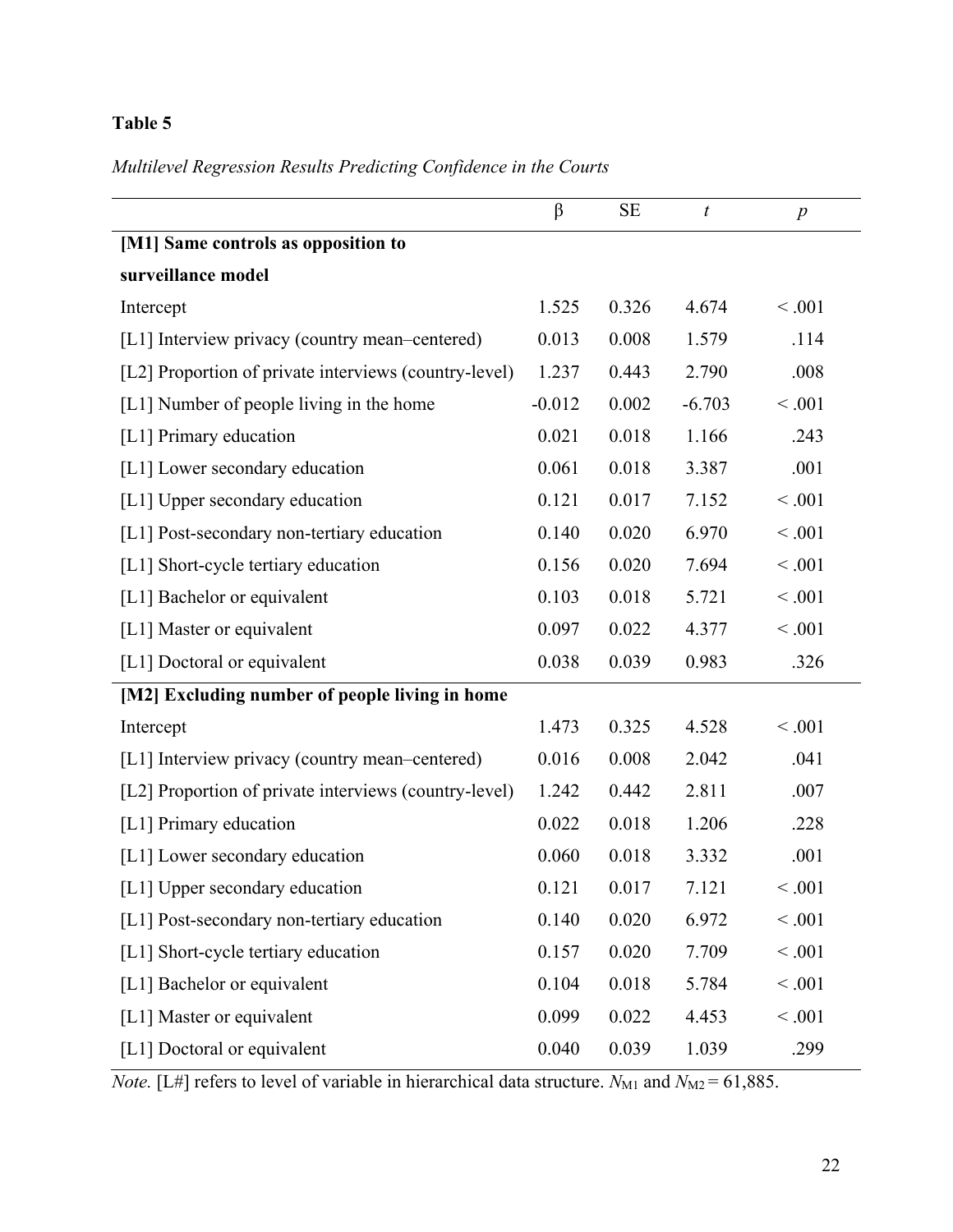# *Multilevel Regression Results Predicting Confidence in the Government*

|                                                       | $\beta$  | <b>SE</b> | $\boldsymbol{t}$ | $\boldsymbol{p}$ |  |
|-------------------------------------------------------|----------|-----------|------------------|------------------|--|
| [M1] Same controls as opposition to                   |          |           |                  |                  |  |
| surveillance model                                    |          |           |                  |                  |  |
| Intercept                                             | 1.641    | 0.385     | 4.265            | < .001           |  |
| [L1] Interview privacy (country mean–centered)        | 0.020    | 0.008     | 2.504            | .012             |  |
| [L2] Proportion of private interviews (country-level) | 1.210    | 0.523     | 2.315            | .025             |  |
| [L1] Number of people living in the home              | $-0.009$ | 0.002     | $-5.275$         | < .001           |  |
| [L1] Primary education                                | 0.018    | 0.018     | 1.026            | .305             |  |
| [L1] Lower secondary education                        | 0.098    | 0.018     | 5.486            | < .001           |  |
| [L1] Upper secondary education                        | 0.178    | 0.017     | 10.462           | < .001           |  |
| [L1] Post-secondary non-tertiary education            | 0.238    | 0.020     | 11.853           | < .001           |  |
| [L1] Short-cycle tertiary education                   | 0.247    | 0.02      | 12.104           | < .001           |  |
| [L1] Bachelor or equivalent                           | 0.223    | 0.018     | 12.362           | < .001           |  |
| [L1] Master or equivalent                             | 0.204    | 0.022     | 9.189            | < .001           |  |
| [L1] Doctoral or equivalent                           | 0.255    | 0.039     | 6.550            | < .001           |  |
| [M2] Excluding number of people living in home        |          |           |                  |                  |  |
| Intercept                                             | 1.600    | 0.386     | 4.150            | < .001           |  |
| [L1] Interview privacy (country mean–centered)        | 0.023    | 0.008     | 2.866            | .004             |  |
| [L2] Proportion of private interviews (country-level) | 1.215    | 0.524     | 2.319            | .025             |  |
| [L1] Primary education                                | 0.019    | 0.018     | 1.053            | .292             |  |
| [L1] Lower secondary education                        | 0.097    | 0.018     | 5.441            | < .001           |  |
| [L1] Upper secondary education                        | 0.178    | 0.017     | 10.433           | < 0.001          |  |
| [L1] Post-secondary non-tertiary education            | 0.238    | 0.020     | 11.852           | < .001           |  |
| [L1] Short-cycle tertiary education                   | 0.247    | 0.020     | 12.110           | < .001           |  |
| [L1] Bachelor or equivalent                           | 0.224    | 0.018     | 12.406           | < .001           |  |
| [L1] Master or equivalent                             | 0.205    | 0.022     | 9.245            | < .001           |  |
| [L1] Doctoral or equivalent                           | 0.257    | 0.039     | 6.591            | < .001           |  |

*Note.* [L#] refers to level of variable in hierarchical data structure.  $N_{\text{M1}}$  and  $N_{\text{M2}} = 62,049$ .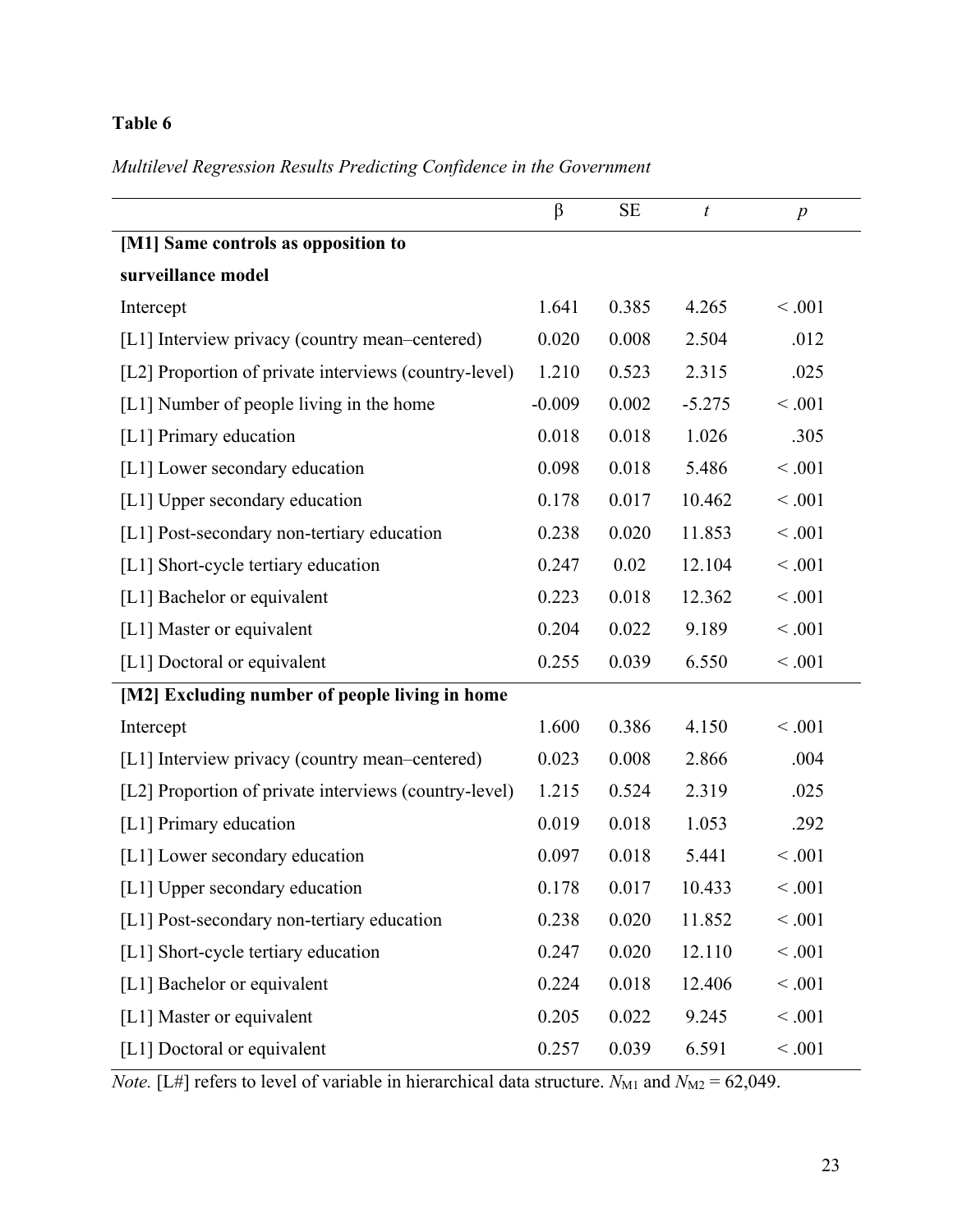*Bootstrapped Multilevel Regression Results Predicting Confidence in the Courts*

|                                                       | β        | 95% BC-CI          |
|-------------------------------------------------------|----------|--------------------|
| [M1] Same controls as opposition to                   |          |                    |
| surveillance model                                    |          |                    |
| Intercept                                             | 1.525    | [1.479, 1.574]     |
| [L1] Interview privacy (country mean–centered)        | 0.013    | $[-0.002, 0.028]$  |
| [L2] Proportion of private interviews (country-level) | 1.237    | [1.190, 1.281]     |
| [L1] Number of people living in the home              | $-0.012$ | $[-0.015, -0.008]$ |
| [L1] Primary education                                | 0.021    | $[-0.017, 0.059]$  |
| [L1] Lower secondary education                        | 0.061    | [0.022, 0.098]     |
| [L1] Upper secondary education                        | 0.121    | [0.085, 0.157]     |
| [L1] Post-secondary non-tertiary education            | 0.140    | [0.097, 0.182]     |
| [L1] Short-cycle tertiary education                   | 0.156    | [0.114, 0.198]     |
| [L1] Bachelor or equivalent                           | 0.103    | [0.064, 0.141]     |
| [L1] Master or equivalent                             | 0.097    | [0.049, 0.142]     |
| [L1] Doctoral or equivalent                           | 0.038    | $[-0.039, 0.119]$  |
| [M2] Excluding number of people living in home        |          |                    |
| Intercept                                             | 1.473    | [1.430, 1.520]     |
| [L1] Interview privacy (country mean–centered)        | 0.016    | [0.000, 0.032]     |
| [L2] Proportion of private interviews (country-level) | 1.242    | [1.197, 1.287]     |
| [L1] Primary education                                | 0.022    | $[-0.017, 0.060]$  |
| [L1] Lower secondary education                        | 0.060    | [0.020, 0.096]     |
| [L1] Upper secondary education                        | 0.121    | [0.084, 0.157]     |
| [L1] Post-secondary non-tertiary education            | 0.140    | [0.096, 0.181]     |
| [L1] Short-cycle tertiary education                   | 0.157    | [0.114, 0.198]     |
| [L1] Bachelor or equivalent                           | 0.104    | [0.066, 0.141]     |
| [L1] Master or equivalent                             | 0.099    | [0.053, 0.145]     |
| [L1] Doctoral or equivalent                           | 0.040    | $[-0.042, 0.113]$  |

*Note.* [L#] refers to level of variable in hierarchical data structure.  $N_{\text{M1}}$  and  $N_{\text{M2}} = 61,885$ . BC-CI = bias-corrected confidence interval.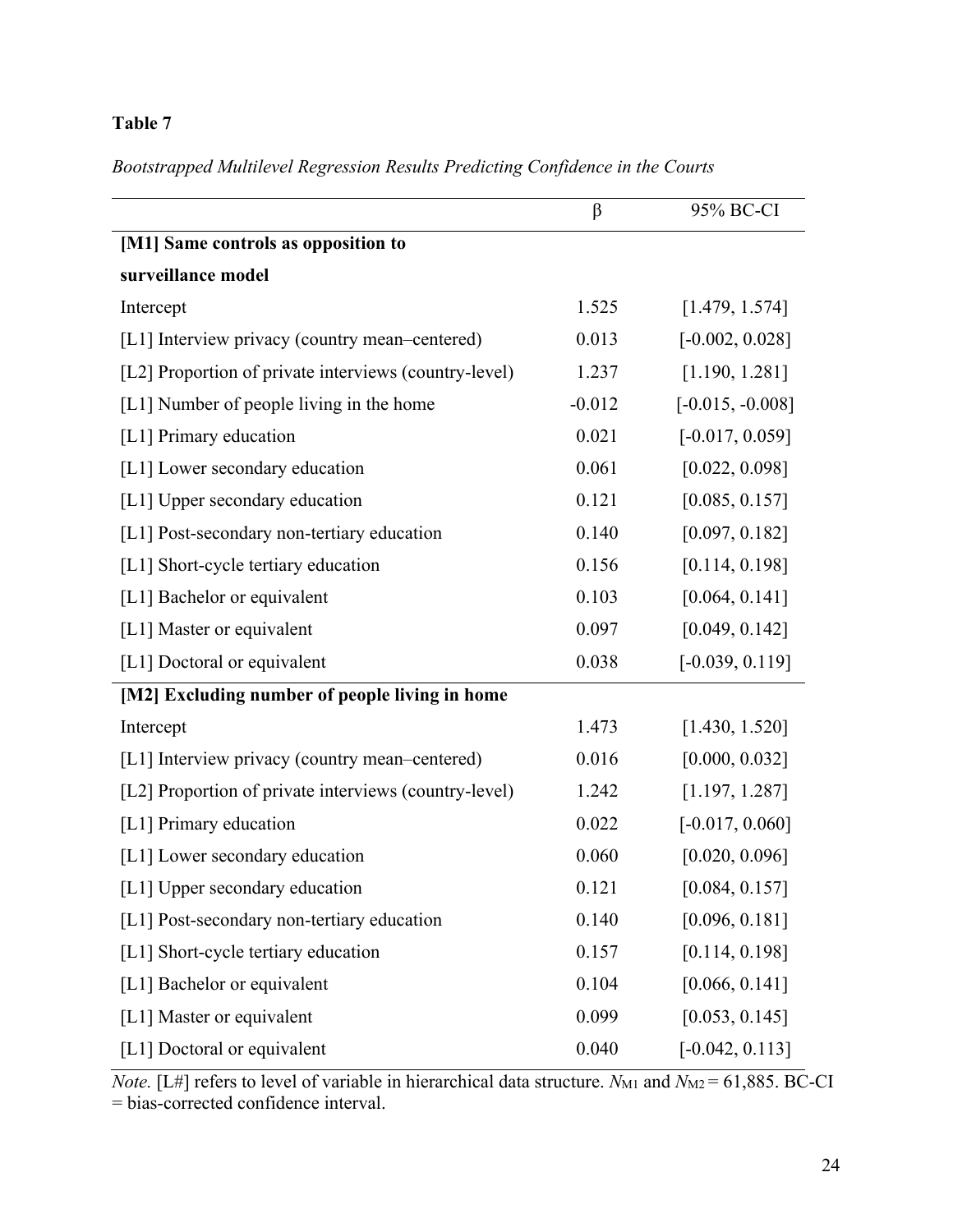*Bootstrapped Multilevel Regression Results Predicting Confidence in the Government*

|                                                       | $\beta$  | 95% BC-CI          |
|-------------------------------------------------------|----------|--------------------|
| [M1] Same controls as opposition to                   |          |                    |
| surveillance model                                    |          |                    |
| Intercept                                             | 1.641    | [1.594, 1.691]     |
| [L1] Interview privacy (country mean–centered)        | 0.020    | [0.004, 0.037]     |
| [L2] Proportion of private interviews (country-level) | 1.210    | [1.167, 1.256]     |
| [L1] Number of people living in the home              | $-0.009$ | $[-0.013, -0.005]$ |
| [L1] Primary education                                | 0.018    | $[-0.021, 0.055]$  |
| [L1] Lower secondary education                        | 0.098    | [0.060, 0.136]     |
| [L1] Upper secondary education                        | 0.178    | [0.142, 0.214]     |
| [L1] Post-secondary non-tertiary education            | 0.238    | [0.195, 0.279]     |
| [L1] Short-cycle tertiary education                   | 0.247    | [0.204, 0.287]     |
| [L1] Bachelor or equivalent                           | 0.223    | [0.185, 0.262]     |
| [L1] Master or equivalent                             | 0.204    | [0.159, 0.250]     |
| [L1] Doctoral or equivalent                           | 0.255    | [0.175, 0.336]     |
| [M2] Excluding number of people living in home        |          |                    |
| Intercept                                             | 1.600    | [1.557, 1.646]     |
| [L1] Interview privacy (country mean–centered)        | 0.023    | [0.007, 0.039]     |
| [L2] Proportion of private interviews (country-level) | 1.215    | [1.168, 1.260]     |
| [L1] Primary education                                | 0.019    | $[-0.019, 0.057]$  |
| [L1] Lower secondary education                        | 0.097    | [0.060, 0.136]     |
| [L1] Upper secondary education                        | 0.178    | [0.141, 0.214]     |
| [L1] Post-secondary non-tertiary education            | 0.238    | [0.194, 0.280]     |
| [L1] Short-cycle tertiary education                   | 0.247    | [0.204, 0.290]     |
| [L1] Bachelor or equivalent                           | 0.224    | [0.184, 0.260]     |
| [L1] Master or equivalent                             | 0.205    | [0.160, 0.249]     |
| [L1] Doctoral or equivalent                           | 0.257    | [0.177, 0.334]     |

*Note.* [L#] refers to level of variable in hierarchical data structure.  $N_{\text{M1}}$  and  $N_{\text{M2}} = 62,049$ . BC-CI = bias-corrected confidence interval.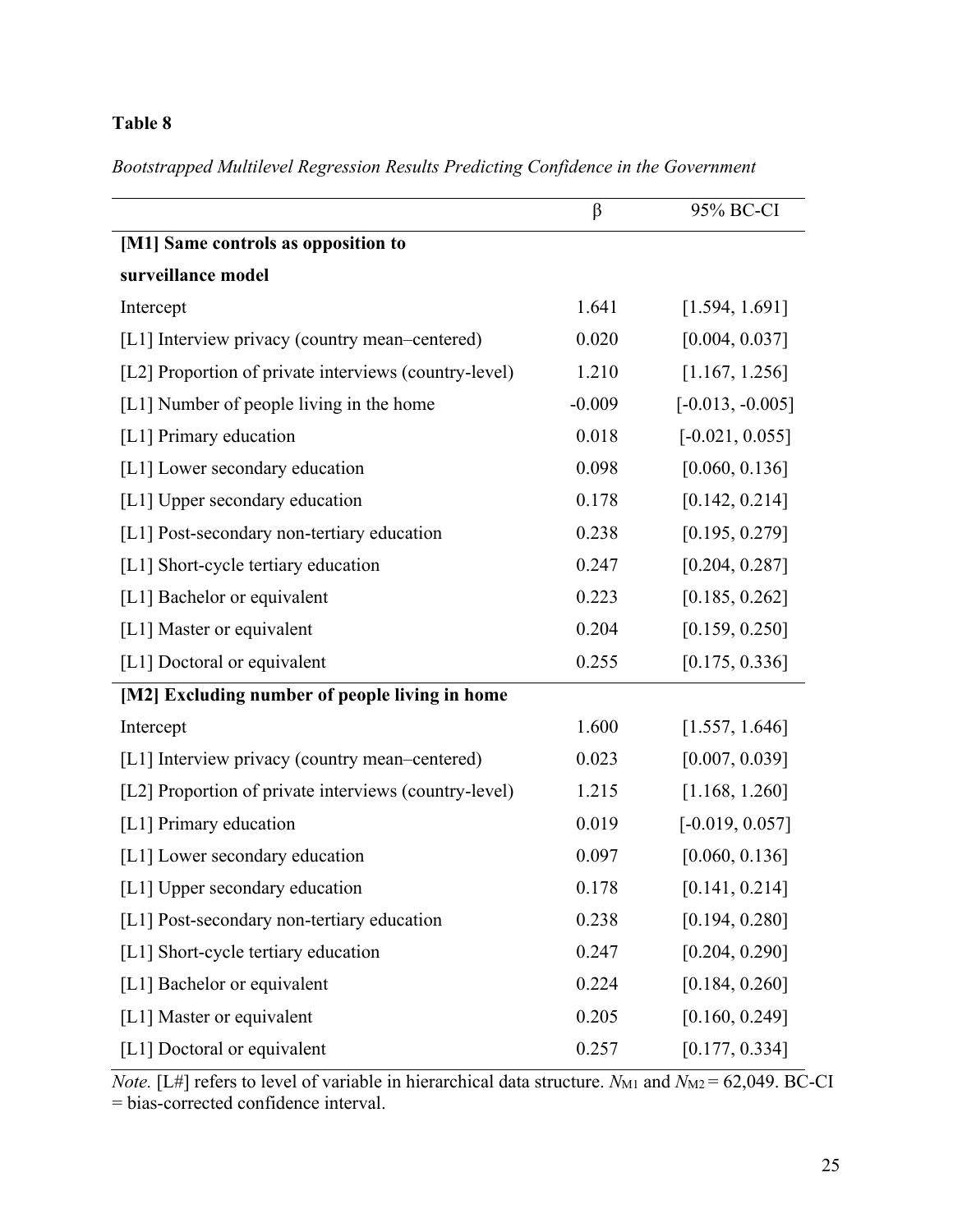## **Discussion**

Even after controlling for relevant confounds, the privacy of World Values Survey respondents' interviews positively predicted the degree of opposition to government surveillance that they expressed. Given past experimental work on how *government* surveillance chills expression (e.g., Stoycheff, 2016; Stoycheff et al., 2019), the direction of the predictive effect of *casual* surveillance is not altogether surprising. The importance, however, of drawing only tentative conclusions about the relationship from these results on their own is highlighted by the bootstrap analysis, which indicated a plausible effect-size range of [-0.002, 0.028]. One can imagine, however, how useful such an effect—if borne out by more–causally convincing research—could be to those inclined to curtail civil liberties: A modest imposition of surveillance is introduced and, by itself, drives reduced expression of opposition thereto; a slightly greater imposition is soon introduced—and speech in opposition to it is further chilled; and so on and so forth toward a rather Orwellian state of affairs. Surveil an inch; surveil a mile.

The results of the central analysis—the model predicting opposition to government surveillance—were bolstered by analyses of conceptually similar measures: Respondents expressed less confidence in the courts and in the government when in private than when others could track their answers. That is, respondents were more critical of those powerful institutions when their responses were protected from eavesdropping ears.

These findings are, of course, not causal, and they do not speak to a mechanism that explains the relationship between interview privacy and expression. But past research provides a foundation for sane speculation. Several studies suggest that loss of control (real or perceived) over one's information—how it's collected, disseminated, used, etc.—drives increased privacy concern (e.g., Brandimarte et al., 2013; Hoadley et al., 2009; Xu, 2007). The presence of

26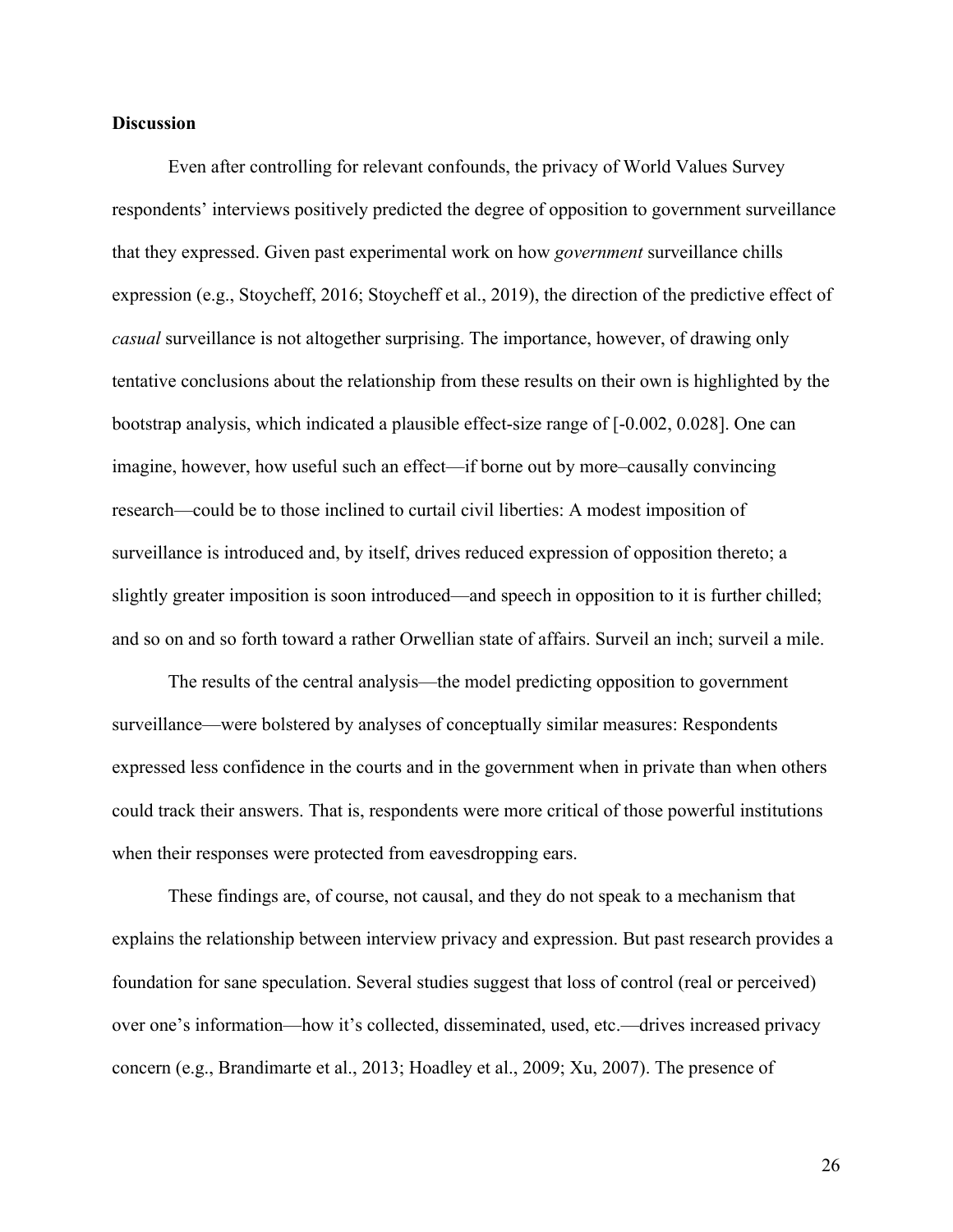listeners-in during World Values Survey interviews may reduce respondents' sense of informational control; if so, their privacy concern would plausibly ramp up, leading to more cautious responding, especially when the responses in question might invite repercussions were they to get out (Tourangeau & Yan, 2007).

Research on the psychological consequences of surveillance has often understandably focused on surveillance by powerful entities—governments, corporations, and the like. The results here, however, extend traditional behavioral research on surveillance by examining the predictive associates of *casual* threats to privacy. Future work might involve direct tests of causality, as well as investigations of what emboldens people to express oppositional attitudes in spite of surveillance. How can communities coordinate their opposition to combat surveillance's chilling effects en masse? The analysis could also be extended by examining differences in the predictive effect of interview privacy across difference interview types (face-to-face, telephone, and so on).

This study is far from definitive, but it has its strengths. It is massively generalizable; participants were recruited from more than 45 countries. Further, the 60,000+ respondents render issues of statistical power largely immaterial, and the consonance of results across multiple conceptually relevant outcome measures is encouraging. It's important to highlight, however, the study's weaknesses and the tentativeness of the conclusions I take from it. The effect size of interview privacy predicting opposition to government surveillance was quite small— $\beta$  = 0.013—and interview-privacy effect sizes in the follow-up models predicting confidence in the courts and confidence in the government (also on 1–4 scales) were similar (0.013–0.023). The nonexperimental nature of the data also imposes strict limitations on what it's viable to conclude from the study. No pattern of results here justifies a causal claim. Even though I've included

27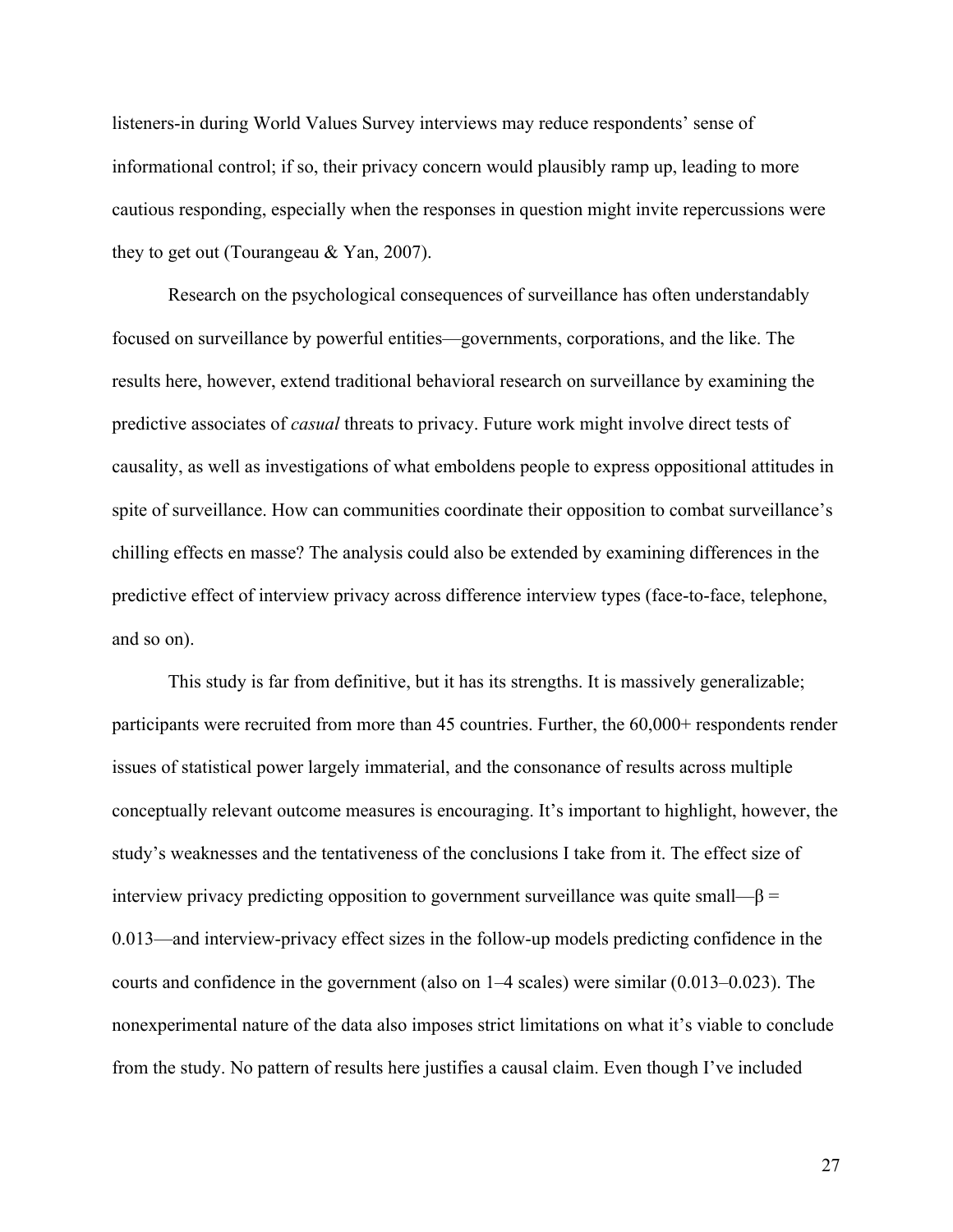relevant controls in the models, there is no realistic way of ruling out every possible confound. These results would certainly be sensible if the relationship was causal, but making such a claim here would, ultimately, be consequent-affirming indulgence. Finally, the predictive effect of central interest (that of within-country interview privacy on opposition to government surveillance, controlling for respondent education and home-crowdedness) was not traditionally significant ( $p = .085$ ; but note Gelman & Stern, 2006), and this result was seconded by the bootstrap analysis, which indicated a plausible effect-size range that did capture zero (albeit barely). These are not limitations to be ignored. However: Given that a WVS interview being marked "not private" does not mean "an interview conducted in front of a panel of Stasi agents" but instead simply means "an interview given with any auxiliary ears present," it is striking that mild privacy incursions such as the presence of a cousin or colleague predicted reduced expression of opposition to government surveillance in these data.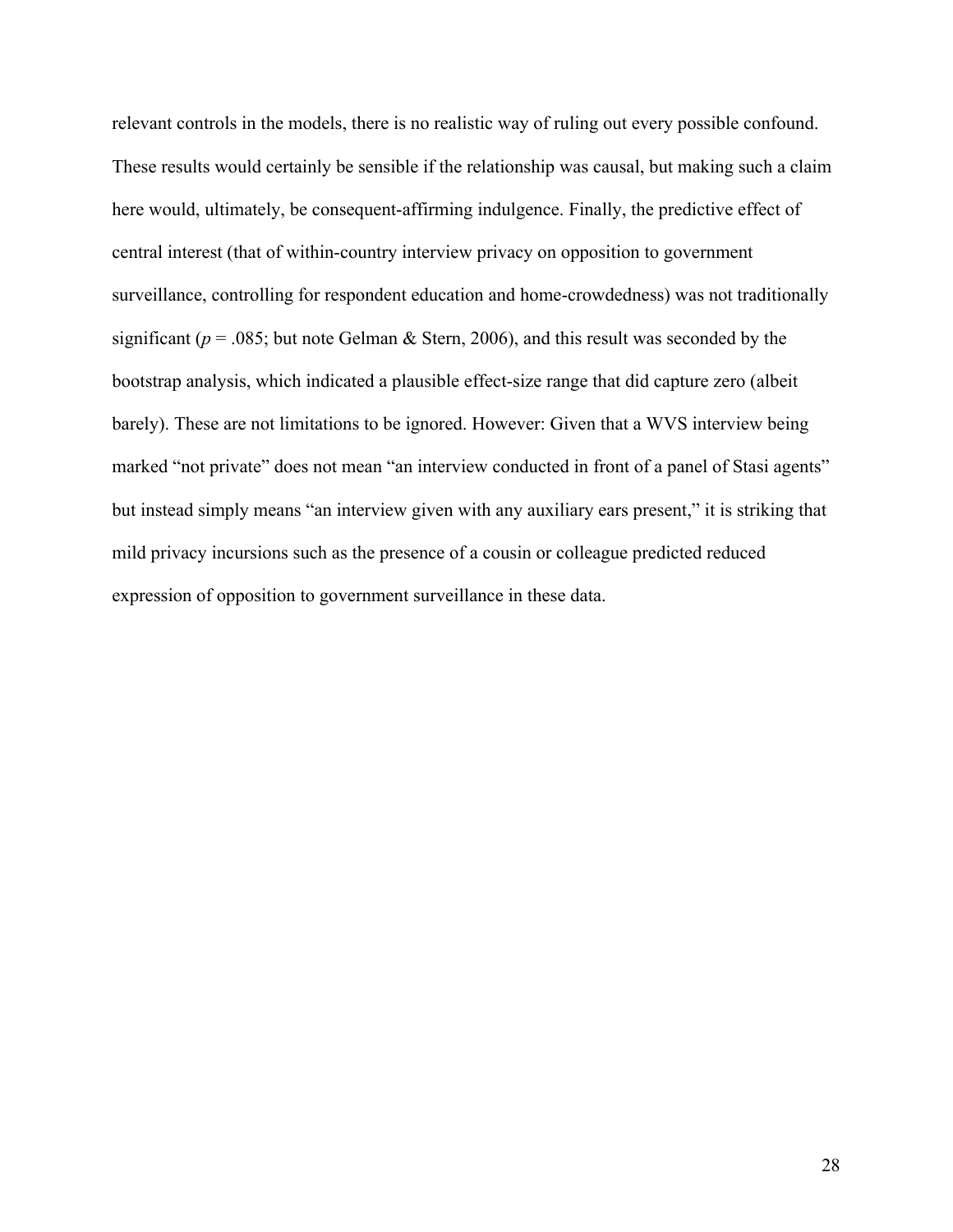#### **References**

- Brandimarte, L., Acquisti, A., & Loewenstein, G. (2013). Misplaced confidences: Privacy and the control paradox. *Social Psychological and Personality Science*, *4*(3), 340–347. https://doi.org/10.1177/1948550612455931
- Cohen, J. E. (2000). Examined lives: Informational privacy and the subject as object. *Stanford Law Review*, *52*(5), 1373–1438. https://doi.org/10.2307/1229517
- Fouad, I., Bielova, N., Legout, A., & Sarafijanovic-Djukic, N. (2020). Missed by filter lists: Detecting unknown third-party trackers with invisible pixels. *Proceedings on Privacy Enhancing Technologies, 2020*(2), 499–518. https://doi.org/10.2478/popets-2020-0038
- Fowler, G. A. (2019, June 21). Goodbye, Chrome: Google's Web browser has become spy software. *The Washington Post.*

https://www.washingtonpost.com/technology/2019/06/21/google-chrome-has-becomesurveillance-software-its-time-switch/

Freedom House. (2020). *Freedom in the world 2020*.

https://freedomhouse.org/sites/default/files/2020-

02/FIW\_2020\_REPORT\_BOOKLET\_Final.pdf

French, M. M. (2010). *United States protocol: The guide to official diplomatic etiquette*. Rowman & Littlefield.

Gellman, B., & Poitras, L. (2013, June 7). U.S., British intelligence mining data from nine U.S. Internet companies in broad secret program. *The Washington Post*. https://www.washingtonpost.com/investigations/us-intelligence-mining-data-from-nineus-internet-companies-in-broad-secret-program/2013/06/06/3a0c0da8-cebf-11e2-8845 d970ccb04497\_story.html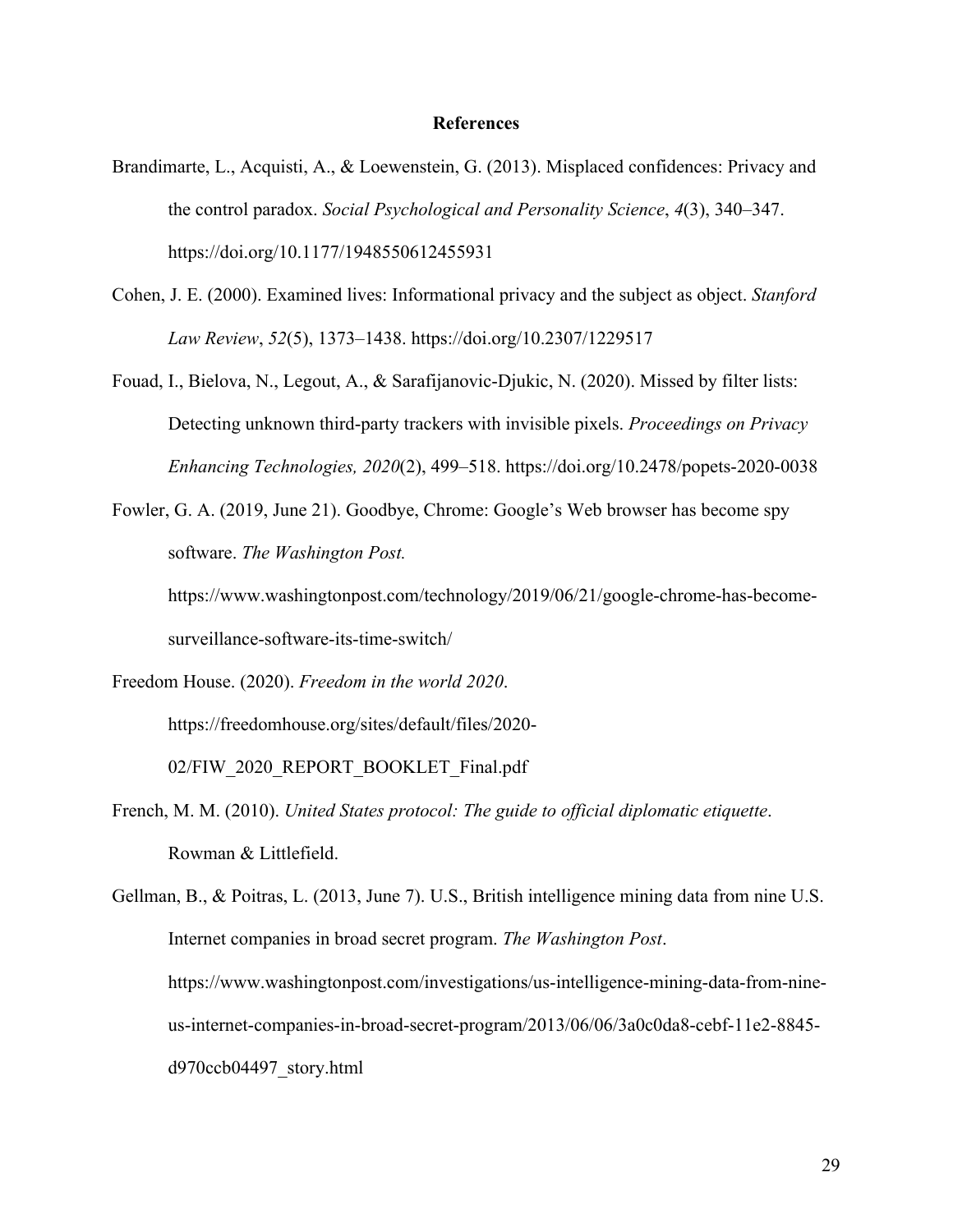- Gelman, A., & Stern, H. (2006). The difference between "significant" and "not significant" is not itself statistically significant. *The American Statistician, 60*(4)*,* 328–331. https://doi.org/10.1198/000313006X152649
- Greenwald, G. (2014). *No place to hide: Edward Snowden, the NSA, and the U.S. surveillance state*. Metropolitan Books.
- Greenwald, G., & MacAskill, E. (2013, June 7). NSA Prism program taps in to user data of Apple, Google and others. *The Guardian*. https://www.theguardian.com/world/2013/jun/06/us-tech-giants-nsa-data
- Haerpfer, C., Inglehart, R., Moreno, A., Welzel, C., Kizilova, K., Diez-Medrano J., Lagos, M., Norris, P., Ponarin, E., & Puranen, B. et al. (Eds.). (2021). *World Values Survey: Round seven - Country-pooled datafile* (Version 2.0.0) [Data set]. JD Systems Institute & WVSA Secretariat. Retrieved July 31, 2021, from https://doi.org/10.14281/18241.13
- Hetherington, M. J. (1998). The political relevance of political trust. *American Political Science Review*, *92*(4), 791–808. https://doi.org/10.2307/2586304
- Hoadley, C. M., Xu, H., Lee, J. J., & Rosson, M. B. (2010). Privacy as information access and illusory control: The case of the Facebook News Feed privacy outcry. *Electronic Commerce Research and Applications*, *9*(1), 50–60.

https://doi.org/10.1016/j.elerap.2009.05.001

Lynskey, D. (2019, October 9). 'Alexa, are you invading my privacy?' – the dark side of our voice assistants. *The Guardian*. https://www.theguardian.com/technology/2019/oct/09/alexa-are-you-invading-myprivacy-the-dark-side-of-our-voice-assistants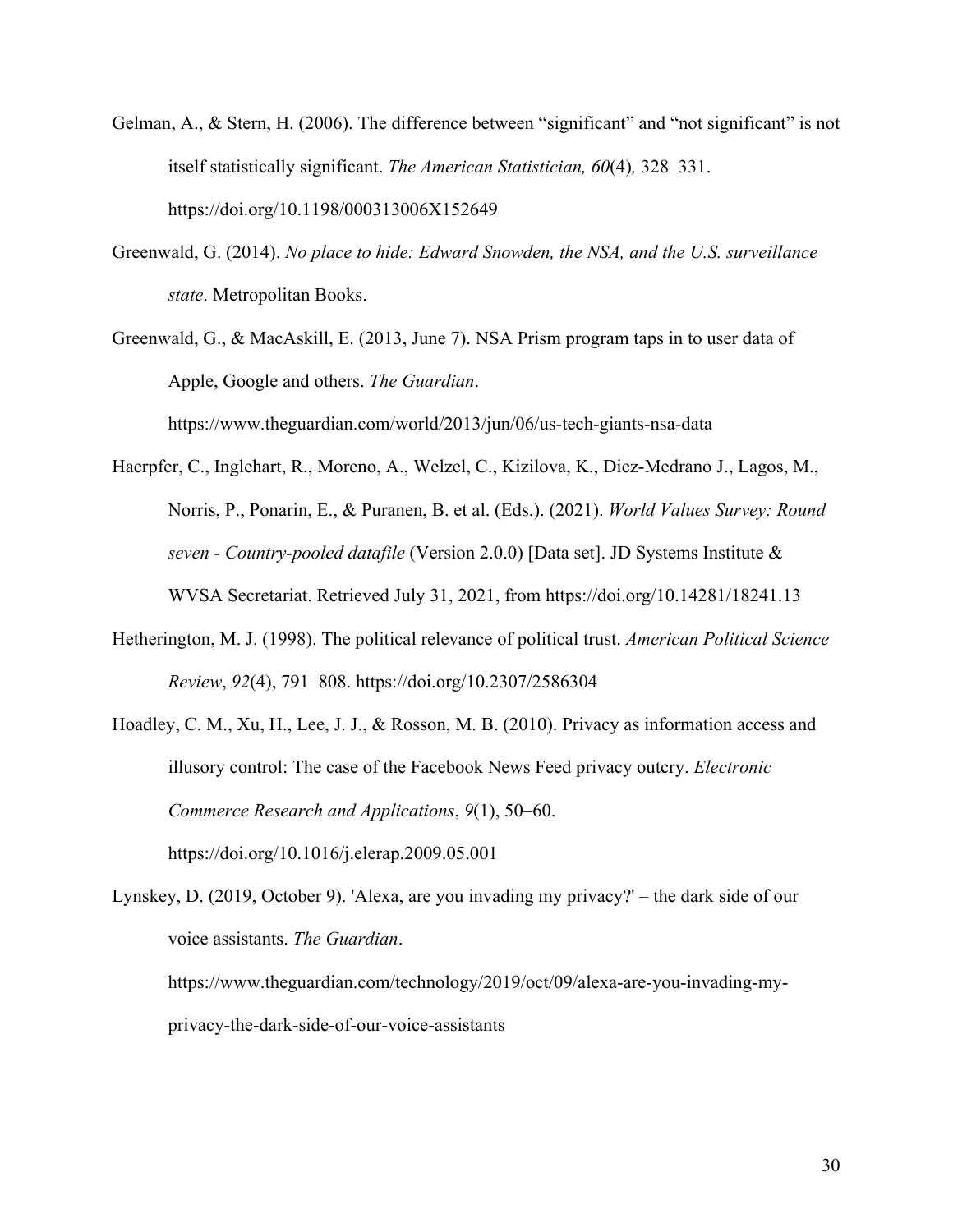- Muller, E. N. (1972). A test of a partial theory of potential for political violence. *American Political Science Review*, *66*(3), 928–959. https://doi.org/10.2307/1957487
- Oulasvirta, A., Pihlajamaa, A., Perkiö, J., Ray, D., Vähäkangas, T., Hasu, T., Vainio, N., & Myllymäki, P. (2012). Long-term effects of ubiquitous surveillance in the home. *Proceedings of the 2012 ACM Conference on Ubiquitous Computing*, 41–50. https://doi.org/10.1145/2370216.2370224
- Pew Research Center Factank (Pew). (2017, December 12). Nearly half of Americans use digital voice assistants, mostly on their smartphones. *Pew Research Center*. https://www.pewresearch.org/fact-tank/2017/12/12/nearly-half-of-americans-use-digitalvoice-assistants-mostly-on-their-smartphones/
- Qiang, X. (2019). The road to digital unfreedom: President Xi's surveillance state. *Journal of Democracy, 30*(1), 53–67. https://doi.org/10.1353/jod.2019.0004
- Statcounter. (2021). Browser market share worldwide. Retrieved July 30, 2021, from https://gs.statcounter.com/browser-market-share#monthly-202107-202107-bar
- Singer, E., Hippler, H. J., & Schwarz, N. (1992). Confidentiality assurances in surveys: Reassurance or threat? *International Journal of Public Opinion Research*, *4*(3), 256–268. https://doi.org/10.1093/ijpor/4.3.256
- Solove, D. J. (2006). A taxonomy of privacy. *University of Pennsylvania Law Review*, *154*(3), 477–560.
- Stoycheff, E. (2016). Under surveillance: Examining Facebook's spiral of silence effects in the wake of NSA internet monitoring. *Journalism & Mass Communication Quarterly*, *93*(2), 296–311. https://doi.org/10.1177/1077699016630255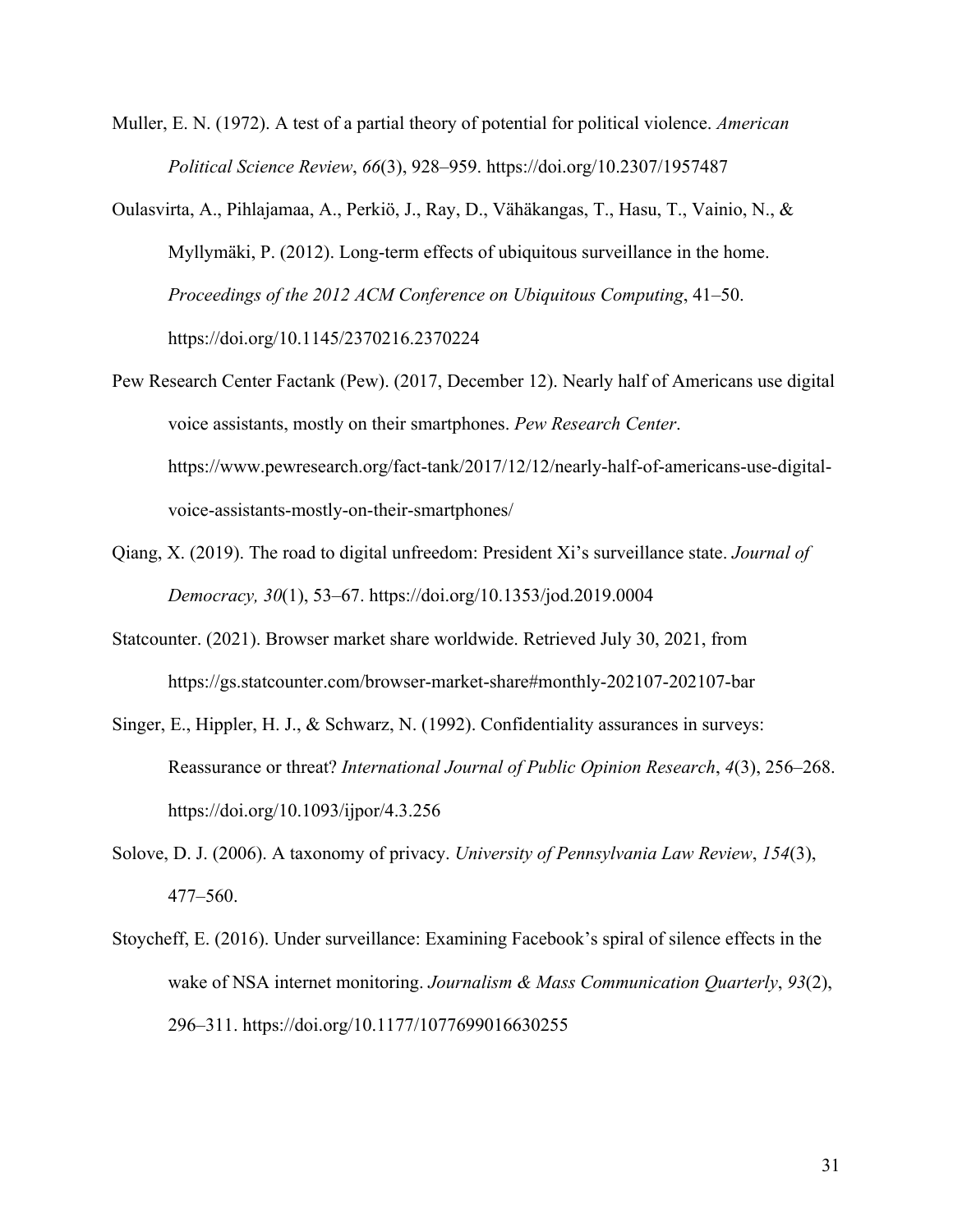- Stoycheff, E., Liu, J., Xu, K., & Wibowo, K. (2019). Privacy and the Panopticon: Online mass surveillance's deterrence and chilling effects. *New Media & Society, 21*(3), 602–619. https://doi.org/10.1177/1461444818801317
- Tourangeau, R., & Yan, T. (2007). Sensitive questions in surveys. *Psychological Bulletin, 133*(5), 859–883. https://doi.org/10.1037/0033-2909.133.5.859

Westin, A. R. (1967). *Privacy and freedom*. Atheneum.

World Values Survey Association (WVSA). (2020). *2017–2021 World Values Survey Wave 7 master survey questionnaire*.

https://www.worldvaluessurvey.org/WVSDocumentationWV7.jsp

- Xu, H. (2007). The effects of self-construal and perceived control on privacy concerns. *Proceedings of 28th Annual International Conference on Information Systems*, Montréal, Canada.
- Zuboff, S. (2019). *The age of surveillance capitalism: The fight for a human future at the new frontier of power*. Profile.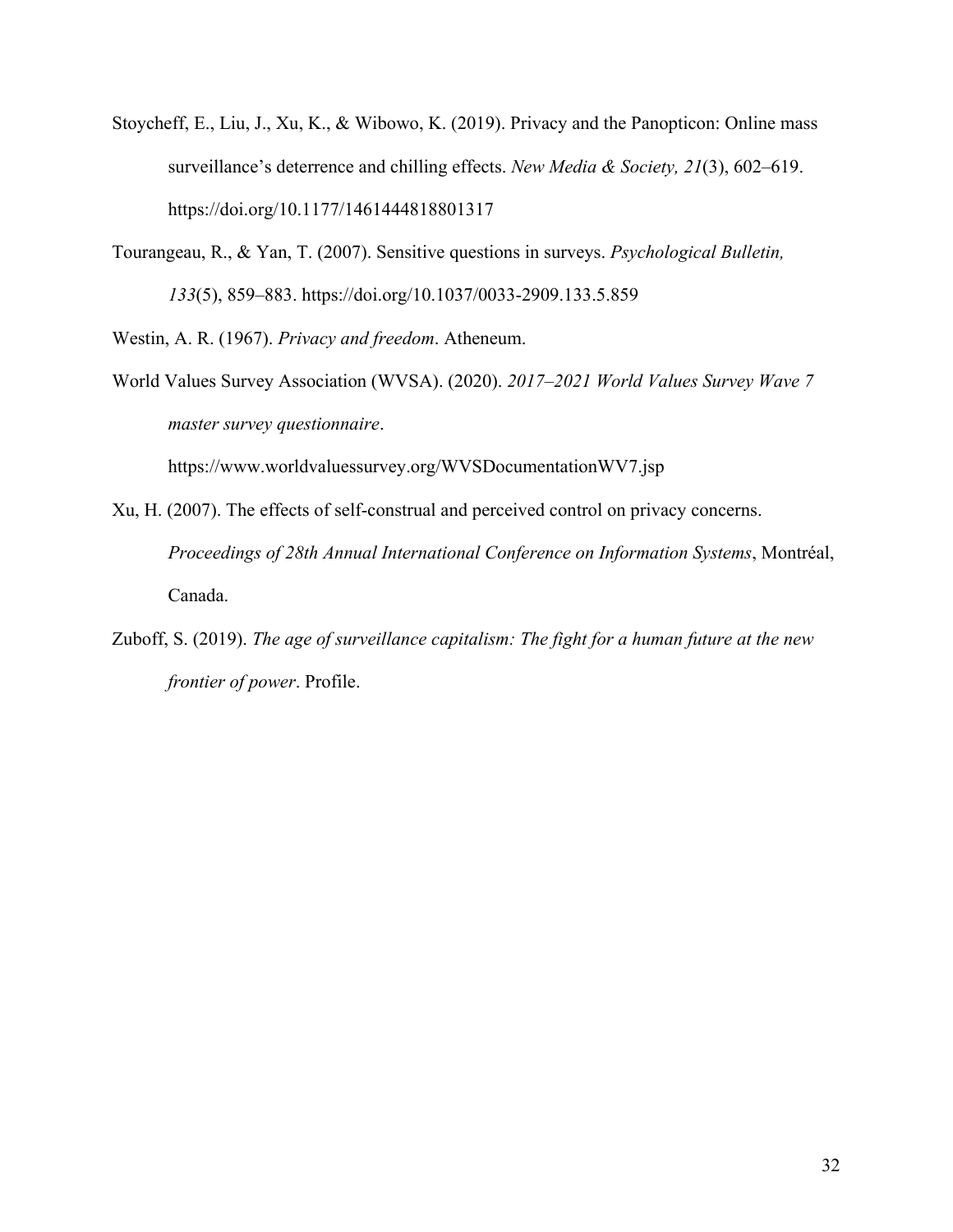### **Supplement**

## **Figure S1**

*Directed Acyclic Graph of Central Causal Model*



## Exposure | Confounder | Outcome

*Note.* In the model above, respondent education level affects interview privacy through both an education $\rightarrow$ income $\rightarrow$ interview privacy pathway and an education $\rightarrow$ income $\rightarrow$ number of people in home $\rightarrow$ interview privacy pathway. This is due to the fact that the effect of education on income doesn't just result in the ability to move to a less crowded residence or delay childbirth (thereby decreasing the number of people in the home); it can also increase one's likelihood of receiving a private interview independent of the number of people living the home because of the possibility of, say, purchasing/renting a larger residence and/or a residence with a higher ratio of rooms to people (thereby increasing the chance of receiving a private interview without changing the number of people living in the home). Assuming that the directional effects in the model are